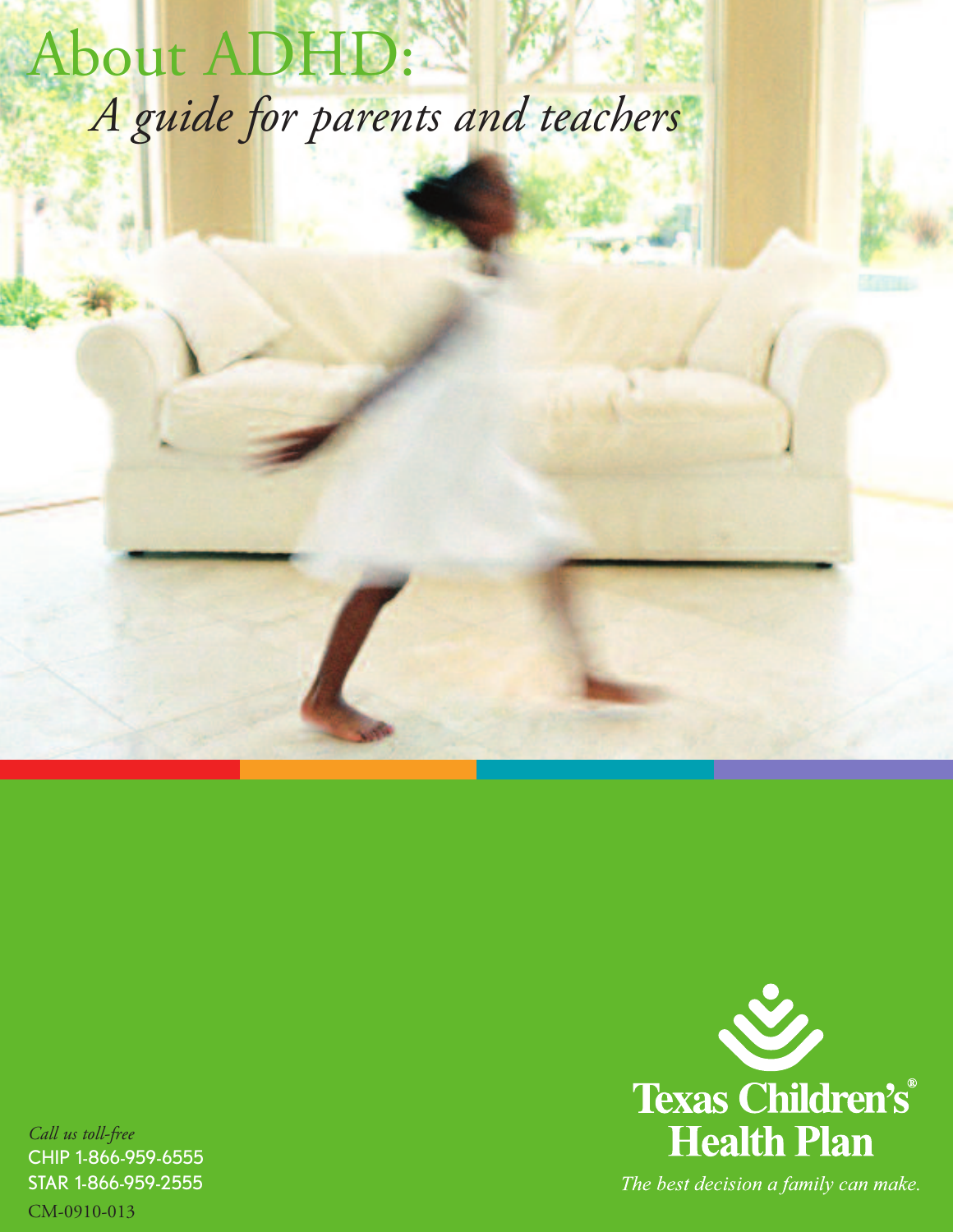### WHAT IS ADHD? About ADHD: Aguide for parents and teachers

ADHD stands for Attention Deficit Hyperactivity Disorder, but is called ADHD for short. ADHD is a very common behavior condition in children.

Kids with ADHD may have more energy than other kids. Children with ADHD may feel restless or bored in school and move around a lot. They may have trouble focusing on tasks. It is not uncommon for children to have a hard time getting good grades in school even though they study hard and know the answers.

There are medicines and things you can do to help your child do well in school and at home. This booklet is a guide for both parents and teachers to help children with ADHD succeed and feel good about themselves at home and at school.

#### About this guide

Information in this booklet is provided as an educational resource and is not to replace medical advice from your doctor.

To get behavioral health treatment or if you have any further questions call Texas Children's Health Plan toll-free at 1-866-959-2555 (STAR) or 1-866-959-6555 (CHIP). You can get behavioral health services without a referral from your PCP.



#### Additional ADHD resources

www.nimh.nih.gov/publicat/adhd.cfm www.helpguide.org www.addconsults.com www.adda-sr.org www.mentalhealth.org www.chadd.org www.ldanatl.org www.livingwithadd.org www.healthyplace.com

### Table of contents

| About ADHD: A guide for parents and teachers                                    |   |
|---------------------------------------------------------------------------------|---|
| ADHD and self-esteem                                                            | 1 |
| Bullying and ADHD                                                               | 2 |
| For parents: Summer is a time for fun,<br>growth, and progress in ADHD children | 4 |
| Tips for parents of children with ADHD                                          | 4 |
| Tips for teachers of children with ADHD                                         | 5 |
| Behavioral techniques for children                                              | 6 |
| ■ Medication to treat ADHD                                                      | 9 |

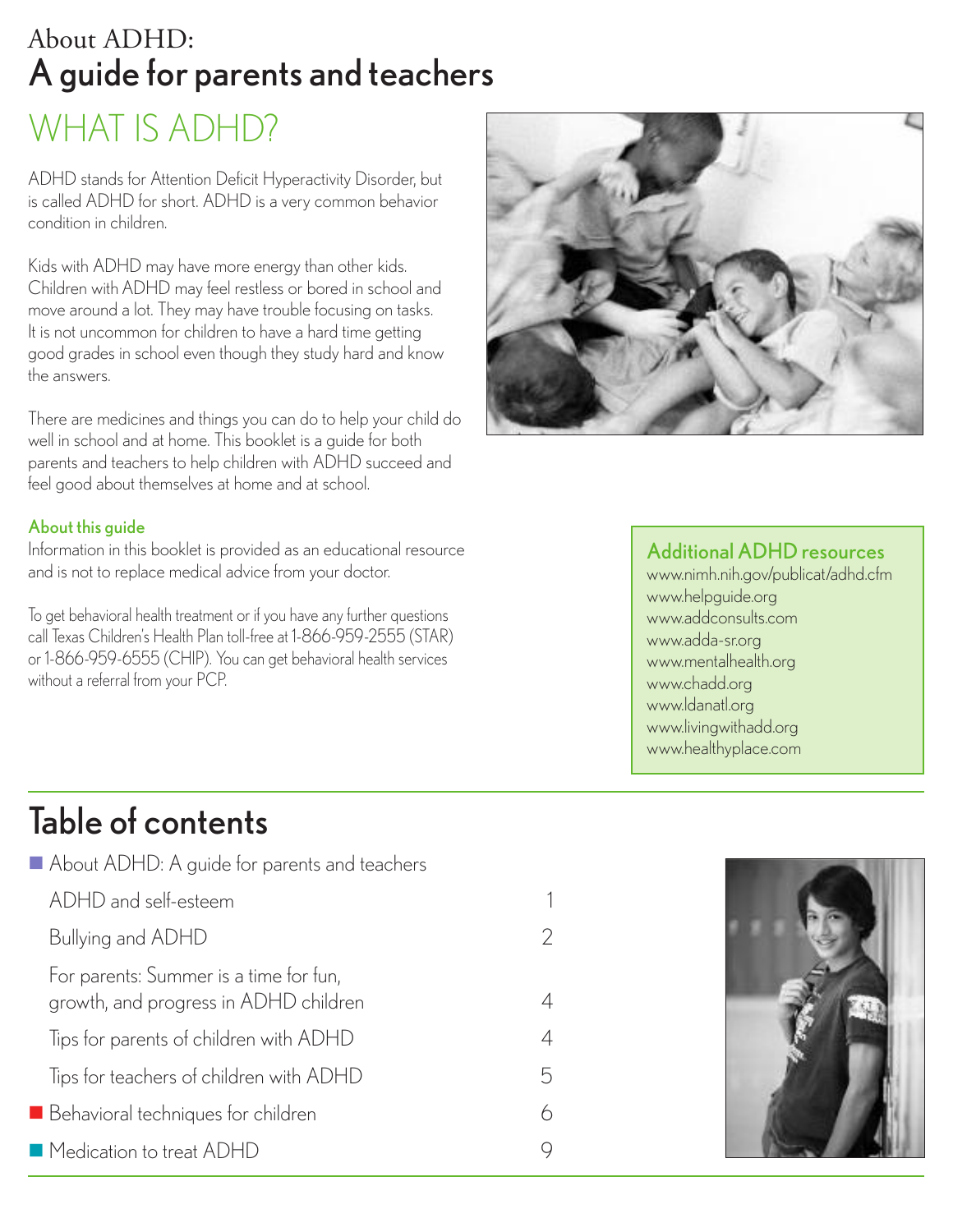## ADHD AND SELF-ESTEEM

Self-esteem is how you feel about yourself. Self-esteem is also how we see ourselves, our value, and our worth. Self-esteem is formed by how we think, what we expect from ourselves, and how other people think and feel about us. Having a healthy self-esteem gives us courage, pride, and respect.

#### HowADHDaffectsself-esteem

Many children with ADHD have low self-esteem because they have problems in school and at home, or have a hard time getting and keeping friends. Also, children with ADHD are often judged by their behavior. Because of experiences like these, children with ADHD often feel bad about themselves.

#### How to build self-esteem in a child withADHD

- Praise and reward your child. Make your child feel valuable. All good actions deserve praise.
- Love your child totally and unconditionally. Show your child you love them no matter how they may behave.
- Show your child that you trust them. Living up to parents' expectations is important in building healthy self-esteem.
- Set goals that are easily reached. A child's confidence will build as goals are met.
- Involve your child in sports or hobbies. These are great ways for children to meet new friends, build self-esteem, and build confidence in themselves.
- Focus on the positive. Positive reinforcement builds self-esteem by making your child feel successful.

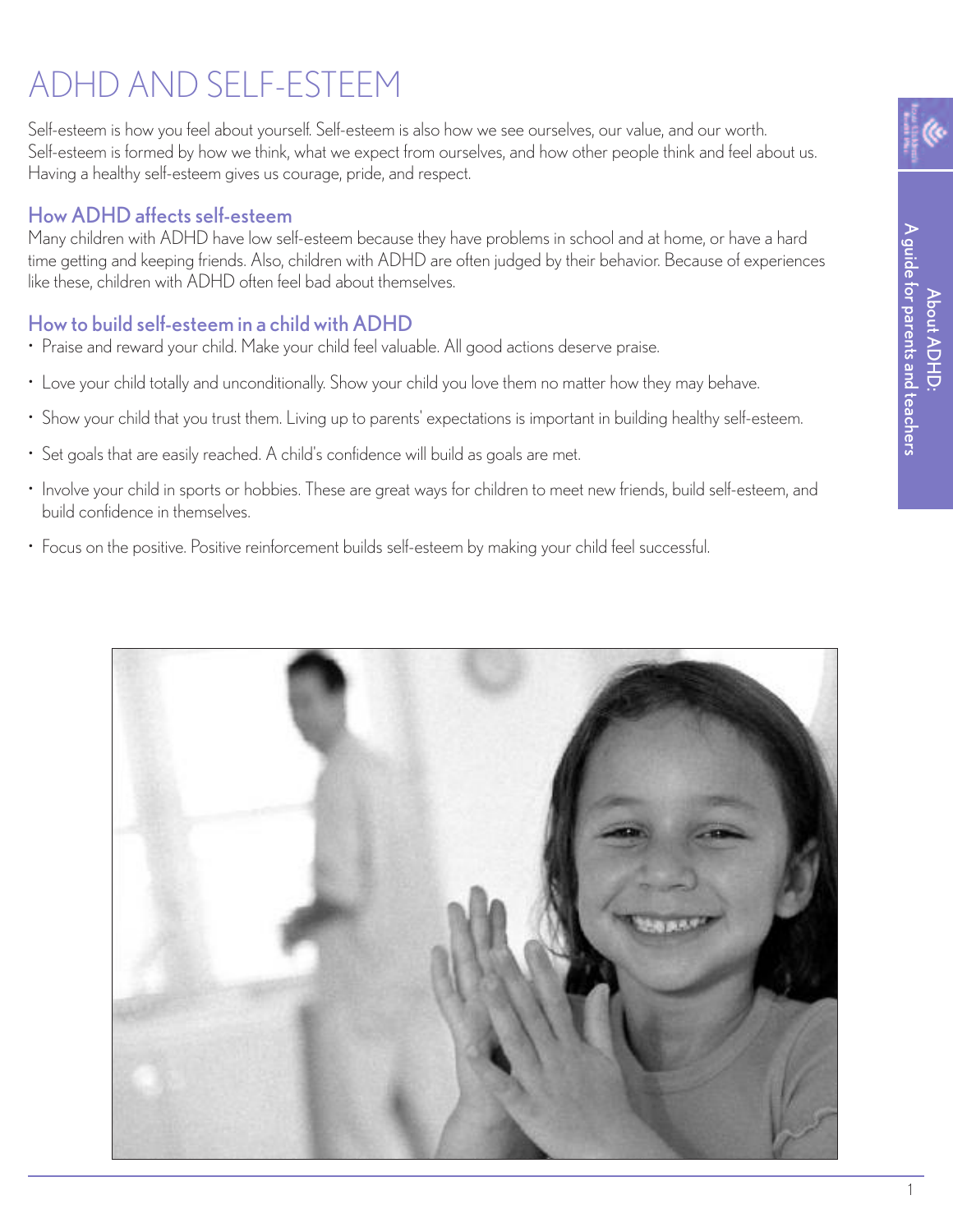## BULLYING AND ADHD

Children with ADHD are at greater risk of being bullied. Many children with ADHD act different around other children, are physically active, are impulsive, or are seen as bothering others.

Children with ADHD may have difficulty recognizing social cues, may misinterpret other children's behavior, or overreact emotionally to other children. They may be isolated or treated as outsiders.

#### Did you know:

- More than 1 in 3 middle and high school students say they do not feel safe at school. Generally, boys are more fearful in school than girls.
- 27 percent of middle school students and 31 percent of high school students say it is acceptable to hit or threaten someone who makes them angry.
- More than 16 percent of U.S. children say they have been bullied during the current school year.
- Bullying often happens between  $6<sup>th</sup>$  and  $8<sup>th</sup>$  grade.
- There is no difference in the rate of bullying between urban and rural schools.

#### Characteristics of bullies

It's important that teachers and parents notice the signs that a child may be a bully. Some of the common characteristics of bullies include:

- Lack of empathy and concern for others.
- Strong need to dominate and subdue others.
- Hot-tempered or quick to become enraged.
- Teases others in a hurtful manner.
- Picks on others who are weaker.
- Intimidates others through threats or reputation.
- Commits acts of physical aggression (not in self-defense).
- Defiant, oppositional, and aggressive toward adults.



 $\blacktriangleleft$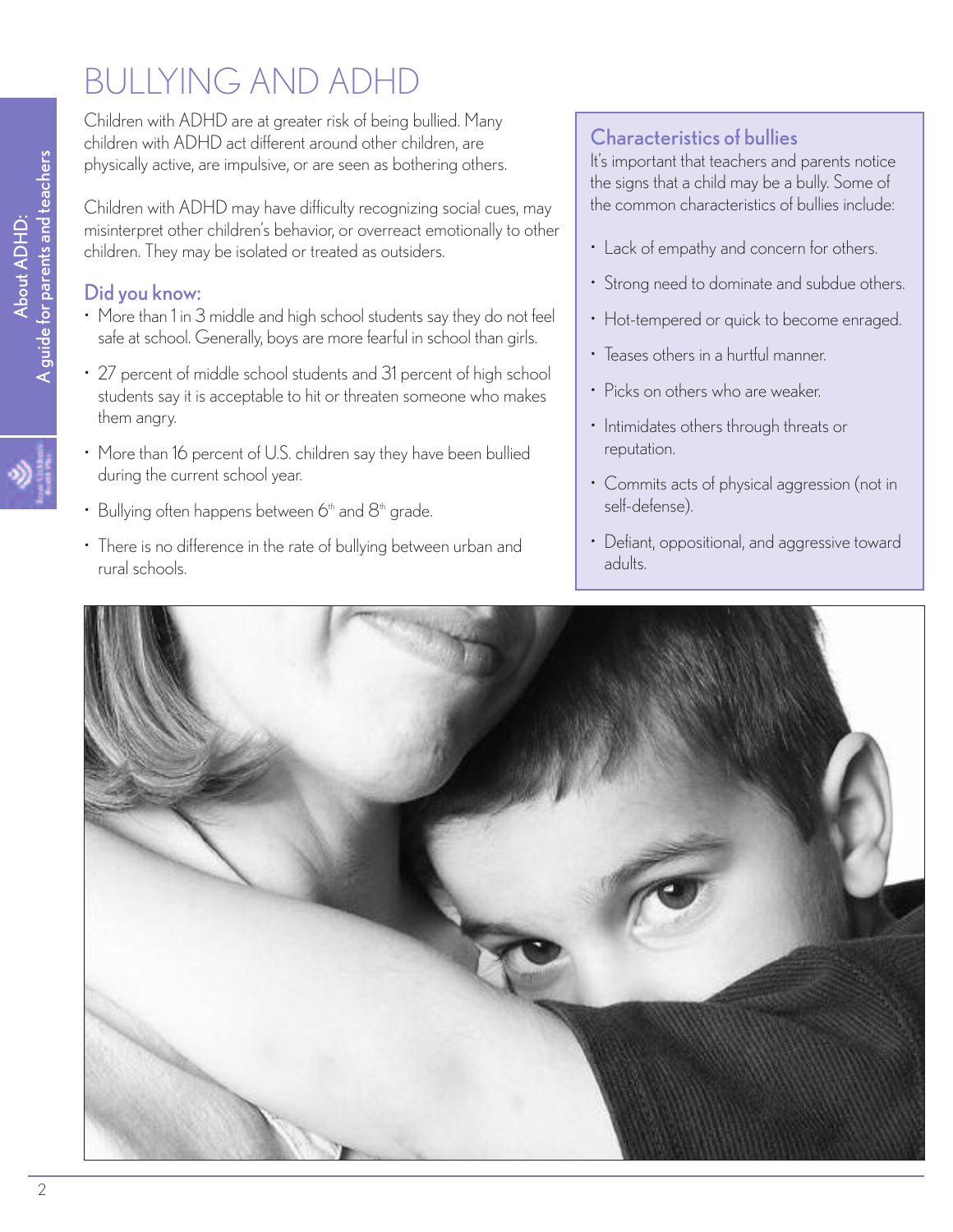#### How to help

Victims of bullies need to learn how to get help from adults. They may also need help to improve their social skills and to make friends. To help your child deal with a bully:

- Believe what your child (or his or her friends) tells you about being bullied. Children are more aware of bullying than teachers or adults.
- Talk about bullying. Be honest and open. Let them know there is no shame and that help is available.
- Get detailed information about what is happening. Find out as many details as you can from your child or his or her friends about the bullying. See if you can find out why your child is being bullied.
- Don't ignore it. The most common advice of "just ignore it" doesn't work.
- Tell your child not to become involved with the bully. If the bully confronts your child, they should tell the bully to leave them alone and calmly walk away.
- Encourage your child to hang out with friends. There is power and safety in groups.
- Teach your child how to be assertive—not aggressive. Responding with aggression or fear only encourages the bully.
- Help your child put the bully's behavior in perspective. The bully has a problem with anger and self-esteem. Your child is not to blame.
- Don't let your child take things personally or overreact emotionally. This is particularly difficult for children with ADHD.
- Get the school involved. Work with teachers, the principal, and other school personnel to stay informed and stop the bullying.
- If there is a serious threat of violence, go to the police. Many schools have a "zero tolerance" policy on bullying and will press charges against the bully.
- Monitor your child's behavior for signs of bullying. Children who are bullied are more likely to bully others.

#### Characteristics of bullied children

In order to help children who are victims of bullies, it is important for parents to recognize the signs that their child is being bullied:

- Underdeveloped social skills.
- Shyness or lack of assertiveness.
- Few or no friends.
- Never or infrequently invited to parties or gatherings of other children.
- Small physical stature.
- Missing belongings.
- Missing money or items that were meant to be bought with that money.
- Unexplained bruises or cuts.
- Torn, bloody, or dirty clothing.
- Faking illness to avoid places where bullies are present.
- Fear of going to school.
- Skipping school or cutting classes or activities.
- Not eating lunch.
- Sadness or depression.
- Nightmares.
- A drop in grades.
- Carrying weapons.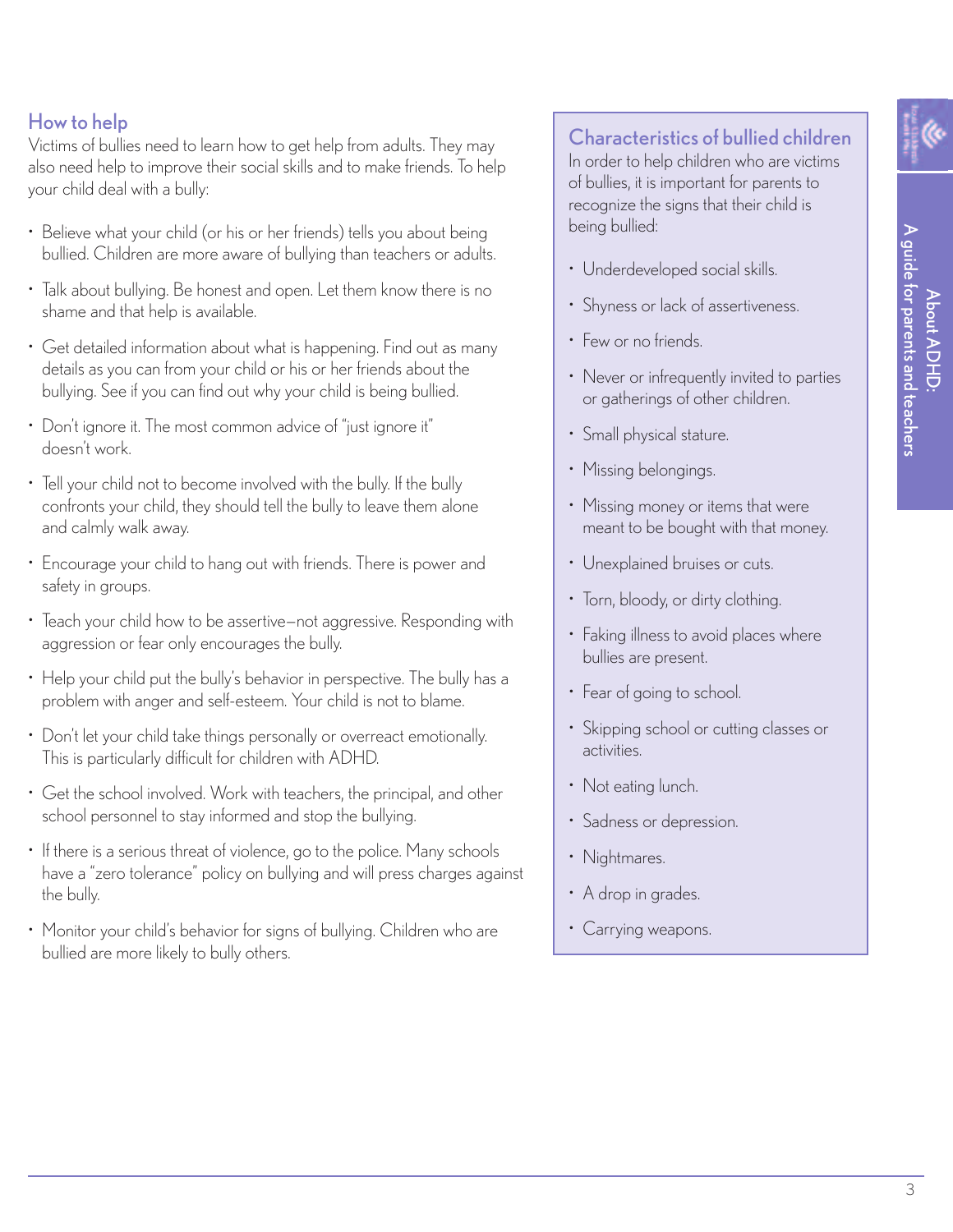### FOR PARENTS: Summer is a time for fun, growth, and progress in ADHD children

During the summer, think about what areas your child needs to make progress in before the next school year.

Does your child need to get along with friends better? Improve self-confidence? Learn how to manage anger? Work on politeness in conversation with others and use of language?

Here are some tips to help your child make progress through the summer break:

- Make a calendar for the summer. Include lists of chores, activities, and goals. Use the calendar to set up rewards of consistent behavior and improvement in selected areas for a successful summer strategy.
- Discuss the needed changes with your child and pick 1 or 2 areas of focus.
- Make sure to compliment and reward improvements.
- Let your child make choices about what to do this summer.
- Be consistent and keep to the plan.
- Be sure to include family vacations, camp, swimming lessons, baseball games, barbeque plans, or trips to the park or zoo in your child's improvement plan.
- Continue to set bedtimes. Add these to the calendar, too.
- Vary activities so video games and TV do not become the main summer recreation.
- Schedule time for friends and outdoor energy release.
- Play, laugh, and enjoy the summer with your child.



## TIPS FOR PARENTS OF CHILDREN WITH ADHD

#### Atschool

Follow these tips to help your child succeed at school:

- Communicate with your child's teachers. Let your child's teachers know that your child has been diagnosed with ADHD. Children with ADHD are usually very intelligent. However, inconsistency at school is common with ADHD. That means you may see test scores that vary widely from week to week.
- Ask the teacher to keep the classroom door closed and to have your child sit in the front of the room. This will help your child focus on his or her schoolwork.
- Have the teacher offer praise to your child for a job well done. An ADHD child thrives on praise and tries harder when they receive it.
- Ask for help for your child if you need it. Many schools offer tutoring programs or assisted learning for children with ADHD.

#### At home

Follow these tips to keep your child focused at home.

- Have a set time and place for homework. Keep this area free of distractions. TV and radio should be off when your child is doing his or her homework.
- Keep other children away from the child with ADHD while he or she is working on homework.
- Keep an extra set of your child's text books at home. You will always be able to have a book on hand for review with your child.
- Set up a morning routine, including a healthy breakfast. A good breakfast is important for learning, and a routine helps the day start off right for the child.
- Always praise and compliment your child. Children with ADHD need positive reinforcement and guidance to build self-esteem.

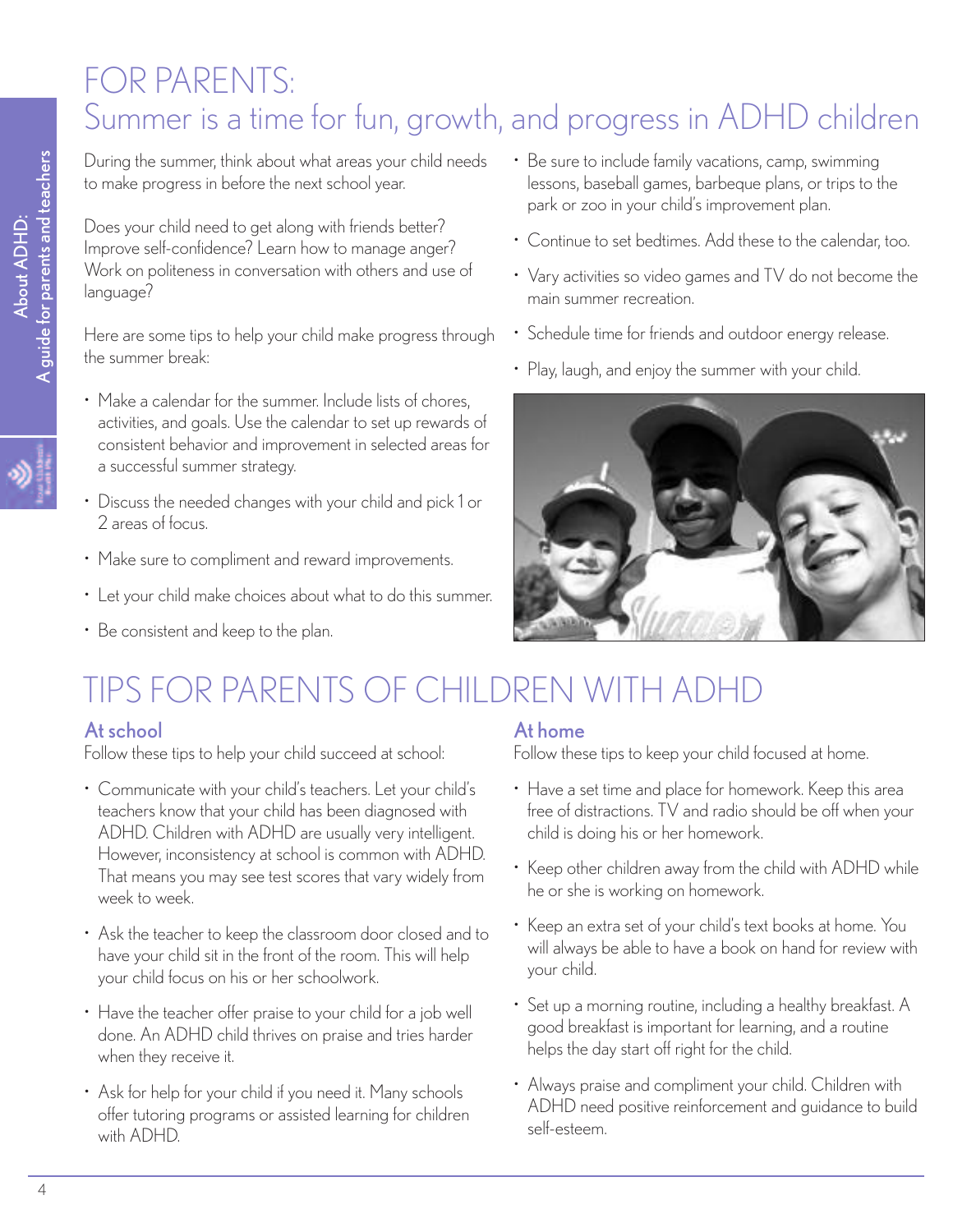## TIPS FOR TEACHERS OF CHILDREN WITH ADHD

#### Consult the experts

- Parents
- Former teachers
- Specialists
- Guidance counselors
- Psychologists

#### Promote high self-esteem

- Offer praise.
- Be friendly.
- Respect opinions.
- Give immediate feedback.

#### Establish control

- Be firm.
- Be consistent.
- Follow defined rules.
- Discipline immediately.
- Offer explanations.

#### Provide organization

- Checklists
- Daily planners

#### Promote open communication with parents

- Reward success
- Stickers
- Points
- Verbal praise

#### Get and focus attention

- Group work
- Colors
- Pictures
- Easy-to-follow instructions
- Eye contact
- Short sentences

#### Provide a calm, structured

#### environment

- Close the door to the room.
- Minimize noise.
- Have the child with ADHD sit close to the front of the room.
- Encourage cooperation, not competition.

#### Keep your sense of humor!

#### Schedule activities to maximize the students' fluctuations in energy.

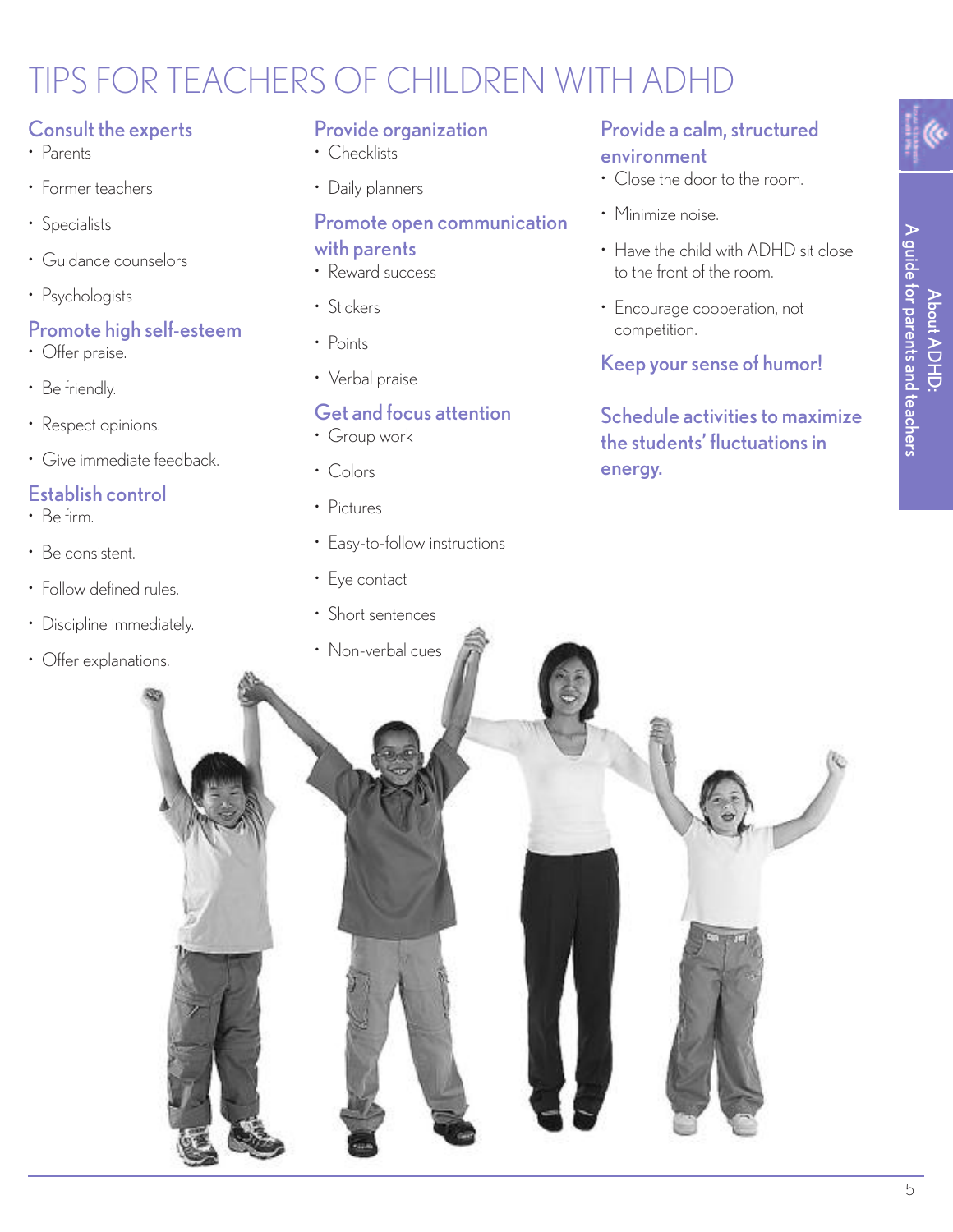### About ADHD: Behavioral techniques for children

Behavioral techniques are an important part of your child's care. Doctors say that combining medication with behavior management is the most helpful for your child. Many of these are simple and require only education.

Two basic techniques for therapy include:

- Parent training.
- School-based behavior modification techniques and academic interventions.

#### Techniques for preschoolers

- Provide a steady routine and rules, these may include:
	- Visual reminders—draw a picture of the day.
	- Discuss behaviors-"You cannot bring a drum to the doctor."
	- Set times—"We will go to the store in 10 minutes." You can also use a timer while bathing, playing games, or other activities.
- Give praise and positive feedback. Do NOT use food!
- Try to set aside a half-hour per day.
- Examples of positive feedback: "That was an excellent job." Or "You did well in school today."
- A bulletin board with gold stars is helpful on a daily basis.
- Tell your child when a routine is changing, for example, vacation, the school year ending, or divorce.



 $\mathbf{p}$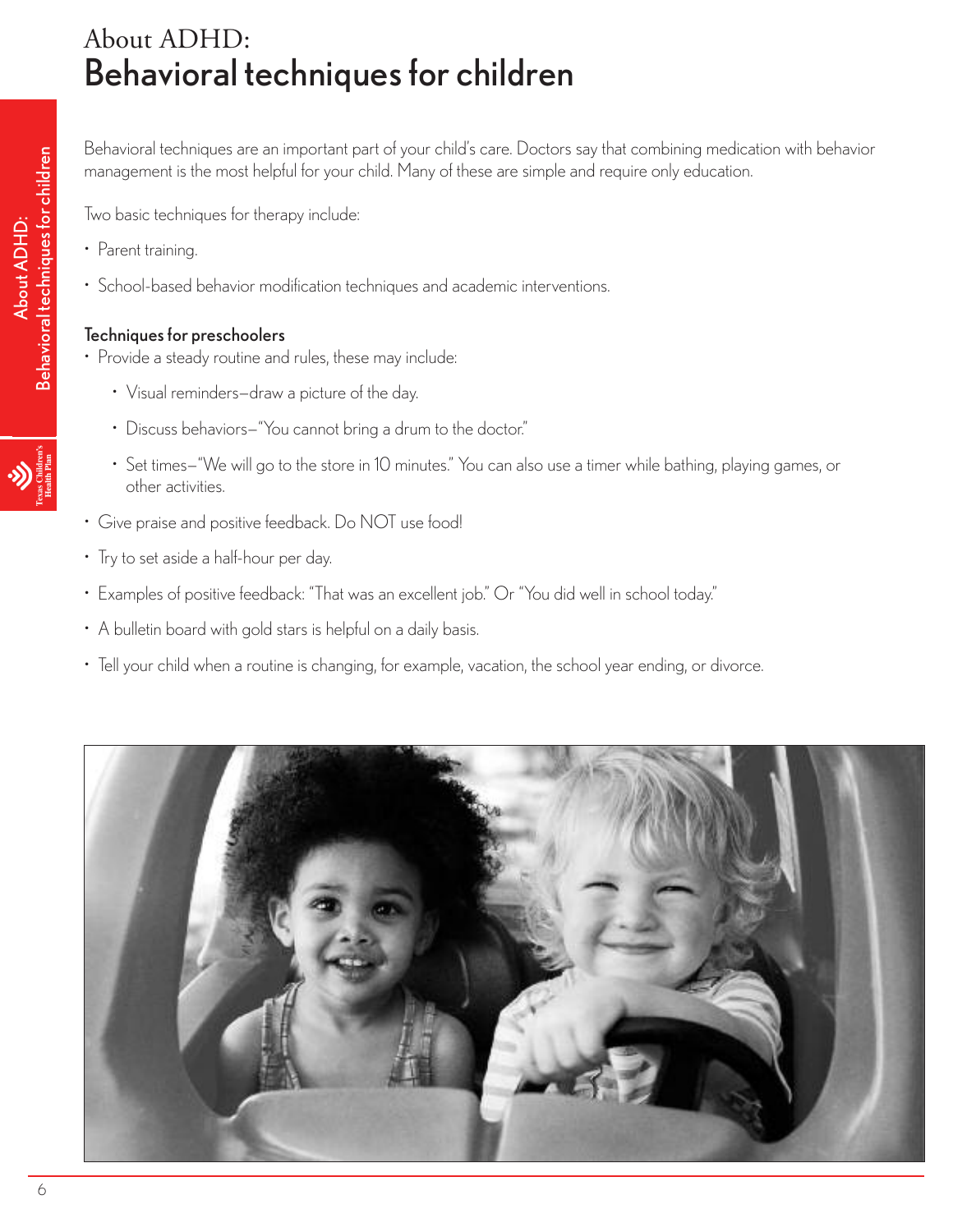#### Techniques for early school age to eighth grade

- Make sure everyone is consistent.
- Always get your child's attention before talking to them.
- Give your child clear instructions and reasons why tasks are important. If the work is long, break it into steps. This will let your child finish each step successfully.
- Continue with the reward system.

#### Techniques for teenagers

- It is important as your teen matures to involve them in setting expectations, rewards, and consequences. This helps your teen's self-esteem get better and helps your teen know they can control their own behavior and can create positive results.
- Help your teen think through actions and the possible results. If they stay out past 8 p.m. what will happen?
- Talk to your teen about questions they may have about physical and sexual maturation.

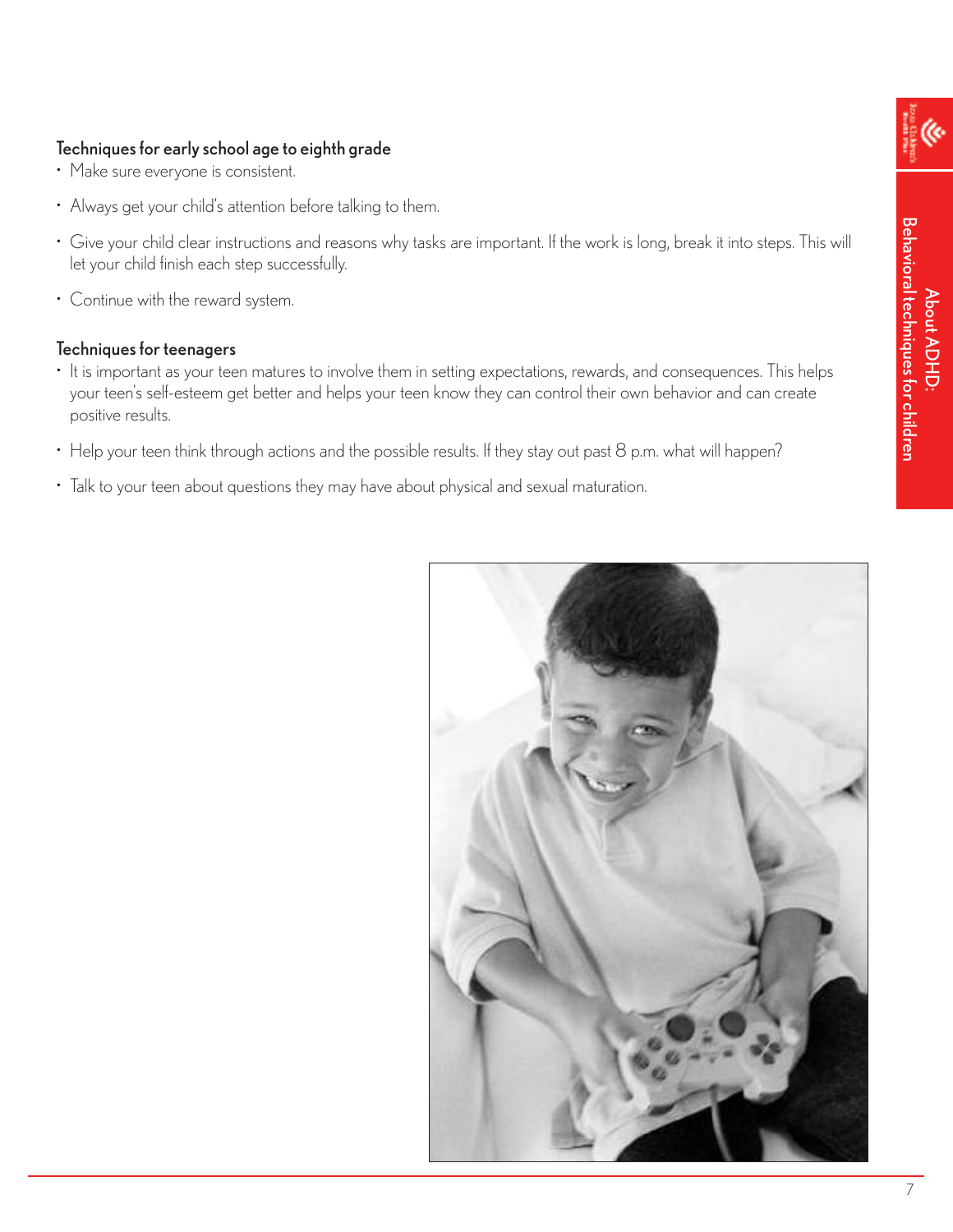#### Techniques for all children

- Communicate regularly with his or her teachers.
- Continue to be consistent and fair in your own behavior. Having a predictable, reasonable parent is always good.
- Continue to be a good role model. This will help in his or her behavior with other children and adults.
- If you are stressed, speak to a doctor. It is only natural that you have needs and questions in this process, so seek help when needed.
- With preteens and teens, appearance and discipline are important issues. Set a routine for what will happen if your child misbehaves in front of others.

#### Follow your progress

- It is important that your child have regular appointments with his or her doctor.
- Discuss with your child's doctor if they want you to fill out any parent or teacher rating scales before the visit. Also, talk to your child's teacher.
- Parents find support groups very helpful. Some of those include:
	- Attention Deficit Disorders Association—Southern Region (ADDA-SR) Chapter 281-897-9226
	- Children and Adults With Attention Deficit/Hyperactivity Disorder (CHADD) 281-265-7445
	- Autism Society of America—Greater Houston Chapter 713-513-7575

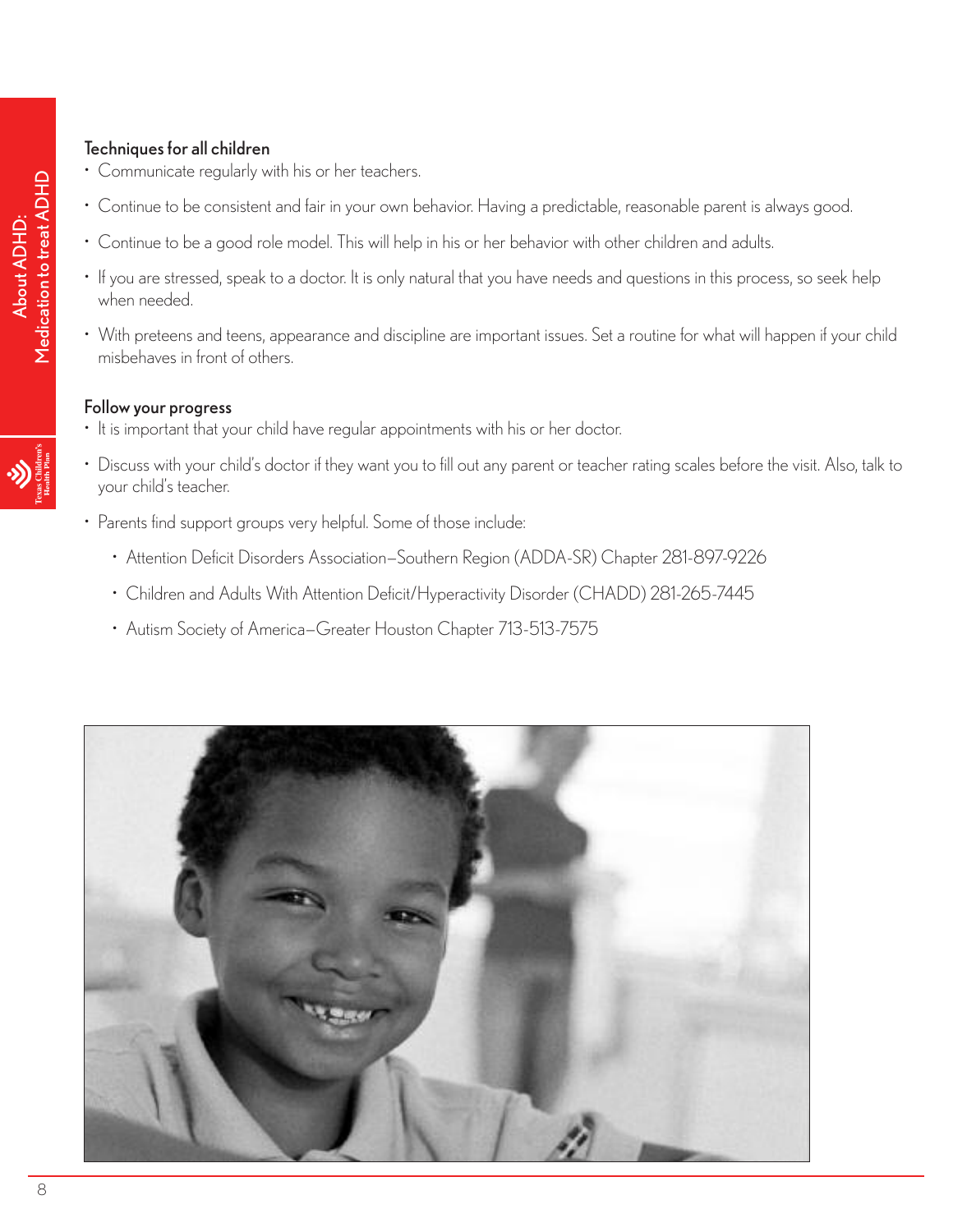### About ADHD: Medication to treat ADHD

The following information is for educational purposes only. Always talk with your doctor when you have questions.

There are many ways to help your child with ADHD. These could include using medication, behavior treatment, and community care. Studies show that medication alone or both behavior treatment and medication work best. Talk to your doctor for the best option for your child.

Normally, your doctor will follow your child's progress with rating sheets from both you and your child's teacher.

#### Medications used to treat ADHD

There are many types of medication that can be used to control symptoms of ADHD. These symptoms include:

- Lack of attention (not listening)
- Inability to be still
- Impulsive and aggressive behavior

The medicines can be:

- Short acting
- Intermediate acting
- Long acting

Depending on the needs of your child, your doctor has many choices on how the medication can be given:

- Pills
- Pills that may be added to food
- Liquid medicines
- A skin patch



M e dic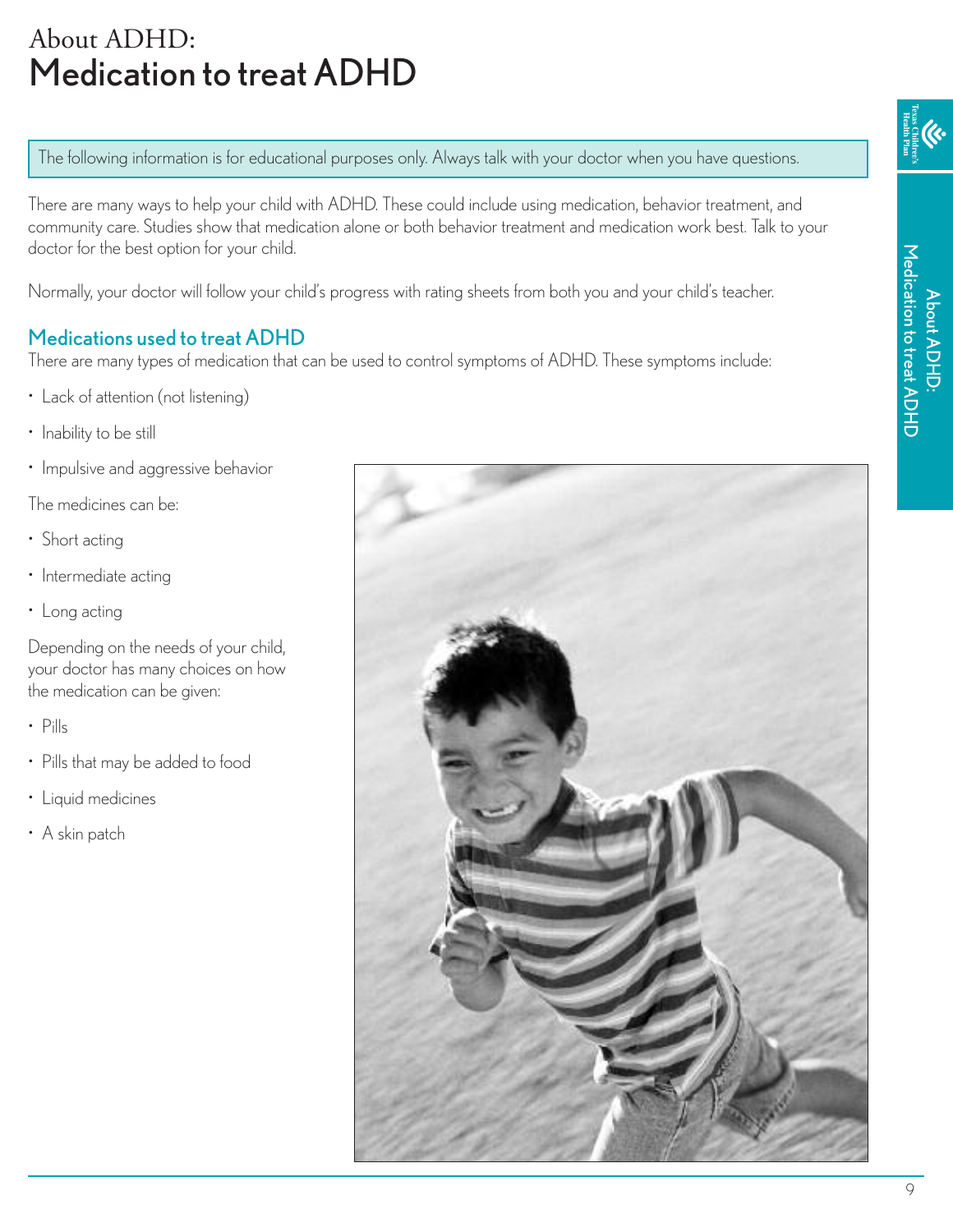It may take some time for a doctor to find the best medication, dosage, and schedule for your child or teenager with ADHD. There are 3 main classes of medication used to treat ADHD:

#### Stimulant medications

These have been used the longest and are helpful 70 to 80 percent of the time. Stimulant drugs to treat ADHD include:

| Medication                                                  | Trade name                           | <b>Special Notes</b>                                                                                            |
|-------------------------------------------------------------|--------------------------------------|-----------------------------------------------------------------------------------------------------------------|
| Methylphenidate immediate release<br>$(\mathbb{R})$         | Ritalin, Methylin                    | Methylin is available in an oral<br>concentrate and in a chewable tablet.                                       |
| Methylphenidate sustained-release<br>(SR)                   | Ritalin LA, Metadate CD              | Metadate can be sprinkled into soft<br>foods. Do not cut, crush, or chew.                                       |
| Methylphenidate extended release<br>(ER)                    | Ritalin SR, Methylin ER, Metadate ER | Do not cut, crush, or chew.                                                                                     |
| Methylphenidate OROS tablets                                | Concerta                             | Do not cut, crush, or chew.                                                                                     |
| Methylphenidate transdermal patch                           | Daytrana                             | Daytrana is a patch that you put on your<br>child's hip once a day.                                             |
| Dexmethylphenidate immediate release<br>$(\mathsf{IR})$     | Focalin                              | Do not cut, crush, or chew.                                                                                     |
| Dexmethylphenidate extended release                         | Focalin-XR                           | Focalin-XR can be sprinkled into soft<br>food. Do not cut, crush, or chew.                                      |
| Dextroamphetamine                                           | Dexedrine, Dextrostat, LiquADD       | LiquADD is available as a concentrate.                                                                          |
| Dextroamphetamine Spansules                                 | Dexedrine CR                         | Dexedrine CR can be sprinkled into<br>soft foods.                                                               |
| Mixed amphetamine salts immediate<br>release $(\mathbb{R})$ | Adderall                             | Do not cut, crush, or chew.                                                                                     |
| Mixed amphetamine salt extended<br>release $(XR)$           | Adderall-XR                          | Spansules can be sprinkled on food. Do<br>not cut, crush, or chew.                                              |
| Lisdexamfetamine                                            | Vyvanse                              | Swallow cap whole, sprinkle into soft<br>food, or dissolve contents in glass of<br>water and drink immediately. |

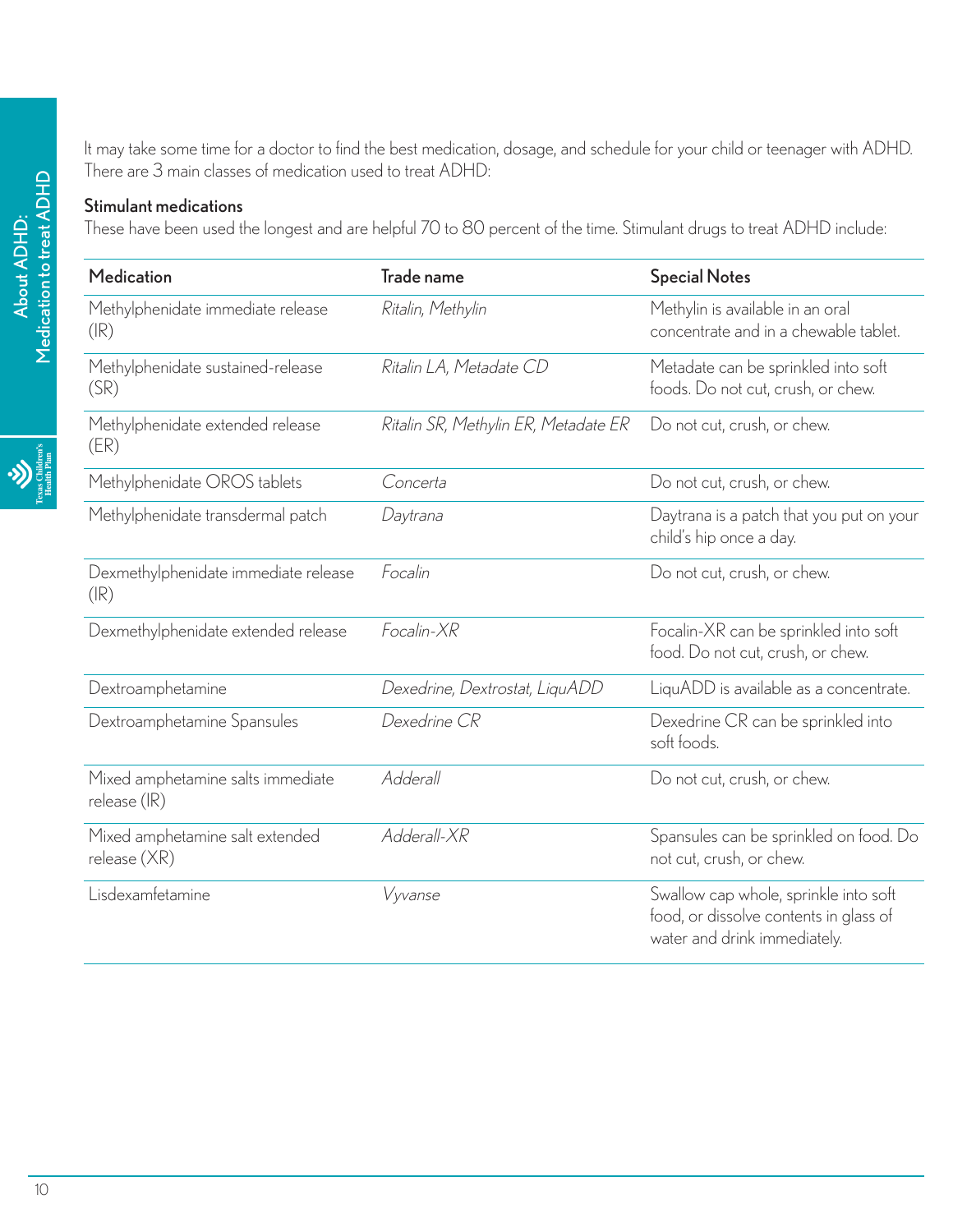#### Non-stimulant medications

Strattera is a non-stimulant approved by the government to treat ADHD symptoms. It is used in adults, children, and teens.

#### Other medications

When a stimulant or *Strattera* do not work or cause side effects, other medications are available to treat ADHD. These medications include antidepressants and medicines such as Catapres (clonidine) or Tenex (guanfacine hydrochloride).

#### What are the side effects of these medications?

Your doctor will also ask about any side effects from the medication. If your child has side effects, discuss them with the doctor. Often side effects happen early and are usually mild and short-term. Always discuss other medications your child may be taking.

In most cases, the side effects can go away if you:

- Change the medication dosage.
- Adjust the time of day the medication is taken.
- Use a different medication.
- Speak with your child's doctor first before you try any of these suggestions.

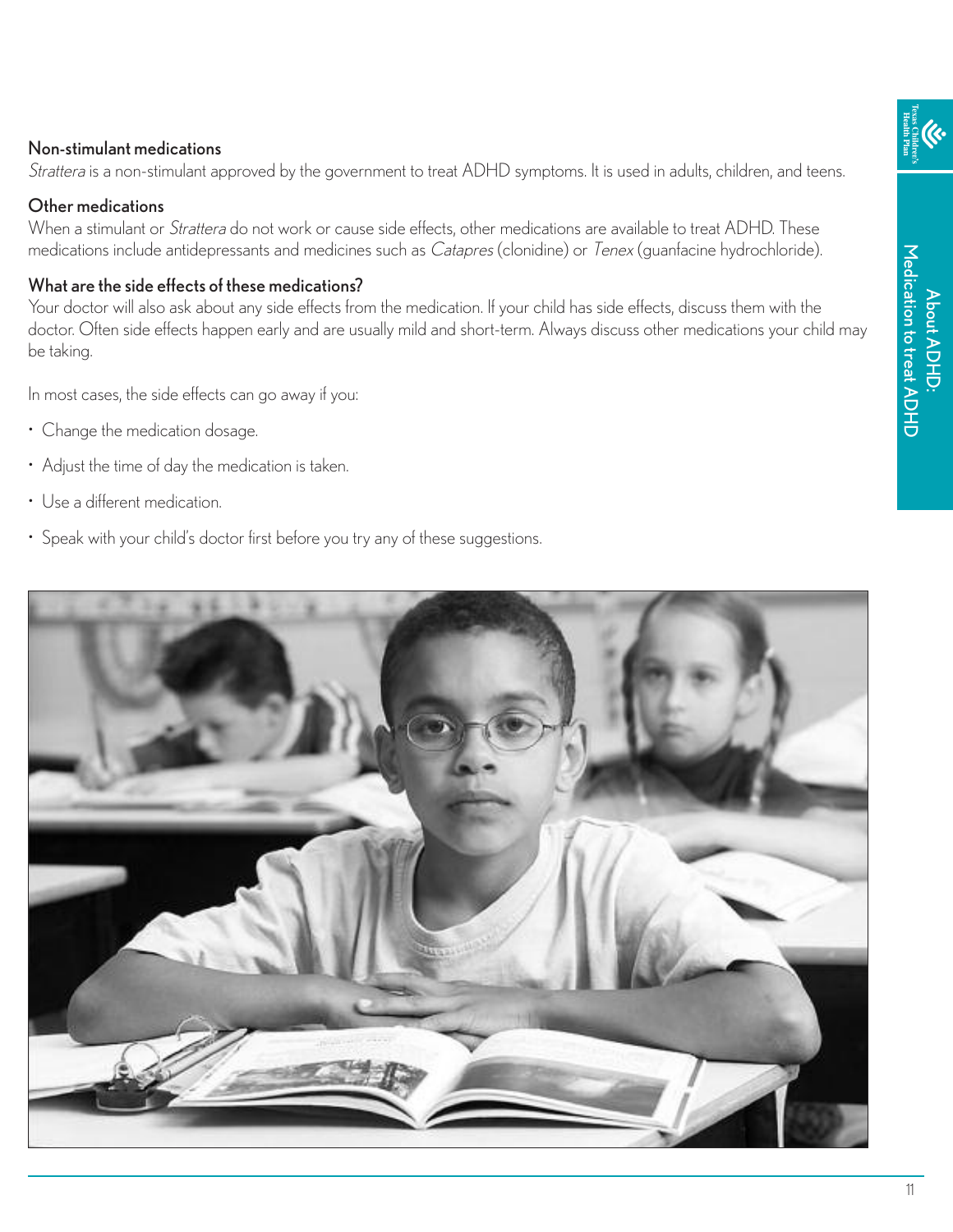#### **Tips for parents**

If your child has a hard time swallowing, ask your doctor about:

- A medication that can be opened and sprinkled on applesauce or other foods.
- Chewable tablets.
- Liquid medications.

Teach your child to swallow pills with these tips:

- Have your child put the pill in his or her mouth and then drink a glass of water through a straw. Many kids focus on the straw and do not think about the pill. You can also put the pill in a spoonful of applesauce, yogurt, or pudding in his or her mouth and then have your child swallow it all together.
- Have your child chew on a piece of bread or a cookie and then put the pill in their mouth just before they swallow.
- 
- Put the pill under your child's tongue and then have them drink a glass of water.
- Put the pill on your child's tongue and then have them fill their mouth with water, so that their cheeks are full and puff out, and then have them swish it all around and then swallow it all.

#### Tipsfor all children

- Explain how the medication will help your child. For example, "It will help you sit still," "It will help you get things done," or "It will help you slow down and make good choices." Discuss with your doctor simple ways to explain to your child how the medication will help.
- If possible, ask your doctor to limit giving the pill to just once a day. This makes it easy to remember. It also limits your child's visits to the school nurse.
- Give the medication at the same time each day.
- Keep the medication in a safe cabinet to keep others from taking it.
- Monitor the number of pills and discuss with your family and doctor if any are missing.
- Schedule a doctor's appointment 1 week before running out of your child's medication.
- Ask your doctor for ways to monitor for side effects. Discuss with your child's doctor at every visit.
- Do not take over-the-counter medication without asking your doctor. Some of these medications, like some cold medications, can increase side effects.
- Symptoms may become worse during times of stress, like a change in grade level, family problems, or death. Although this is normal, your doctor can make suggestions on how to handle stress.

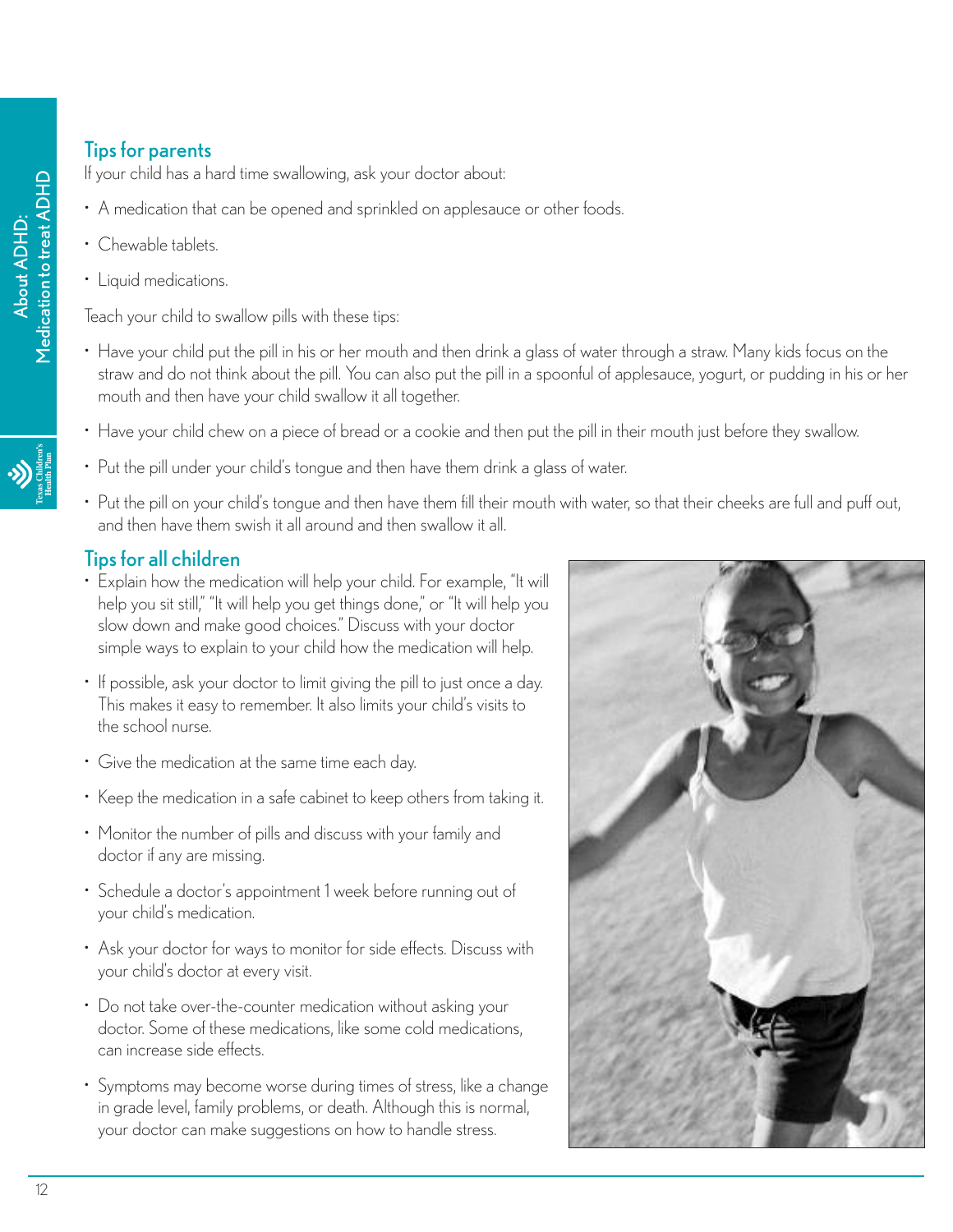# Sobre el TDAH: *Una guía para los padres y maestros*

*Llámenos gratis* CHIP 1-866-959-6555 STAR 1-866-959-2555



La mejor decisión para su familia.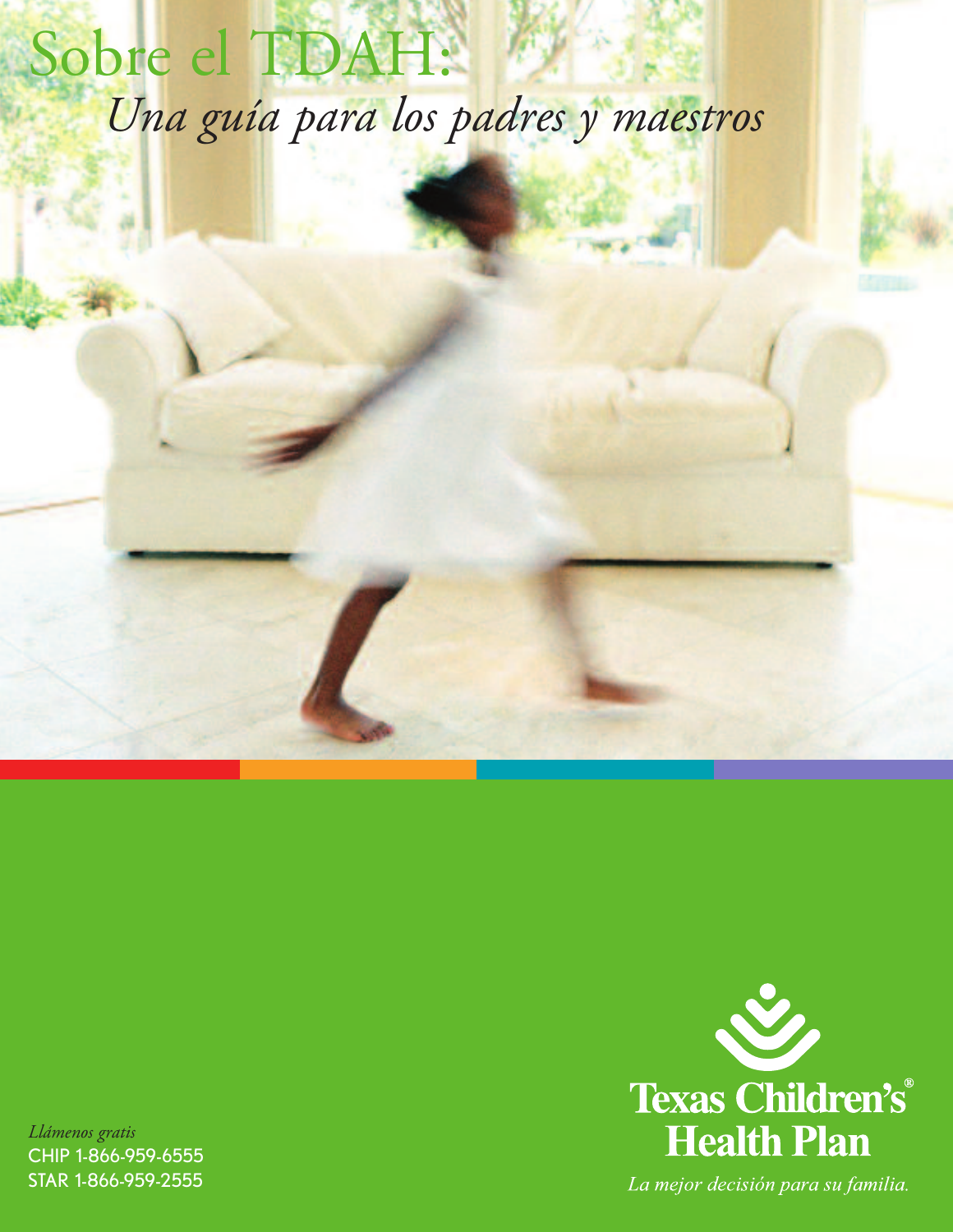### Sobre el TDAH: Una guía para los padres y maestros

## ¿QUE ES EL TDAH?

TDAH significa Trastorno por déficit de atención e hiperactividad, pero se usan los inicales TDAH para hacerlo mas corto. TDAH es una condición de comportamiento que es muy comun en niños.

Niños con TDAH suelen tener más energía que otros niños. Tu te puedes sentir inquieto o aburrido en la escuela y esto hace que te muevas mucho. Podrias tener dificultad para concentrarte en trabajos. No es fuera de lo comun que los niños tengan dificultad para obtener buenos grados en la escuela aunque estudien mucho y sepan las respuestas.

Hay medicinas que puedes tomar y cosas que tu puedes hacer para ayudarte a mejorar en la escuela y en la casa. Tu doctor te ayudará con los medicamentos que te ayudan a controlar el TDAH. Tambien hay consejos para tus padres y maestros que te ayudarán a tener exito. Con el control apropiado del TDAH tu puedes relajarte y disfutar la vida.

#### Sobre esta guía

La información en este librete se proporciana como recurso educativo y no es substituir consejo médico de su médico.

Para obtener servicios de salud mental o si tiene preguntas adicionales llame gratis a Texas Children's Health Plan al 1-866-959-2555 (STAR) o 1-866-959-6555 (CHIP). Usted puede obtener servicios para salud mental sin una referencia de su pediatra de cabacera.



#### Recursos para el TDAH

www.nimh.nih.gov/publicat/adhd.cfm www.helpguide.org www.addconsults.com www.adda-sr.org www.mentalhealth.org www.chadd.org www.ldanatl.org www.livingwithadd.org www.healthyplace.com

## Tabla de contenido

| Sobre el TDAH: Una guía para los padres y maestros                                                       |   |
|----------------------------------------------------------------------------------------------------------|---|
| El TDAH y el Auto Estima                                                                                 |   |
| Hostigamiento y el TDAH                                                                                  | 2 |
| Para los padres: el verano es un momento de diversión,<br>crecimiento y progreso para los niños con TDAH | 4 |
| Consejos para los padres de niños con TDAH                                                               | 4 |
| Consejos para maestros de niños con TDAH                                                                 | 5 |
| ■ Técnicas para el comportamiento de los niños                                                           | 6 |
| ■ Medicación para tratar TDAH                                                                            | 9 |
|                                                                                                          |   |

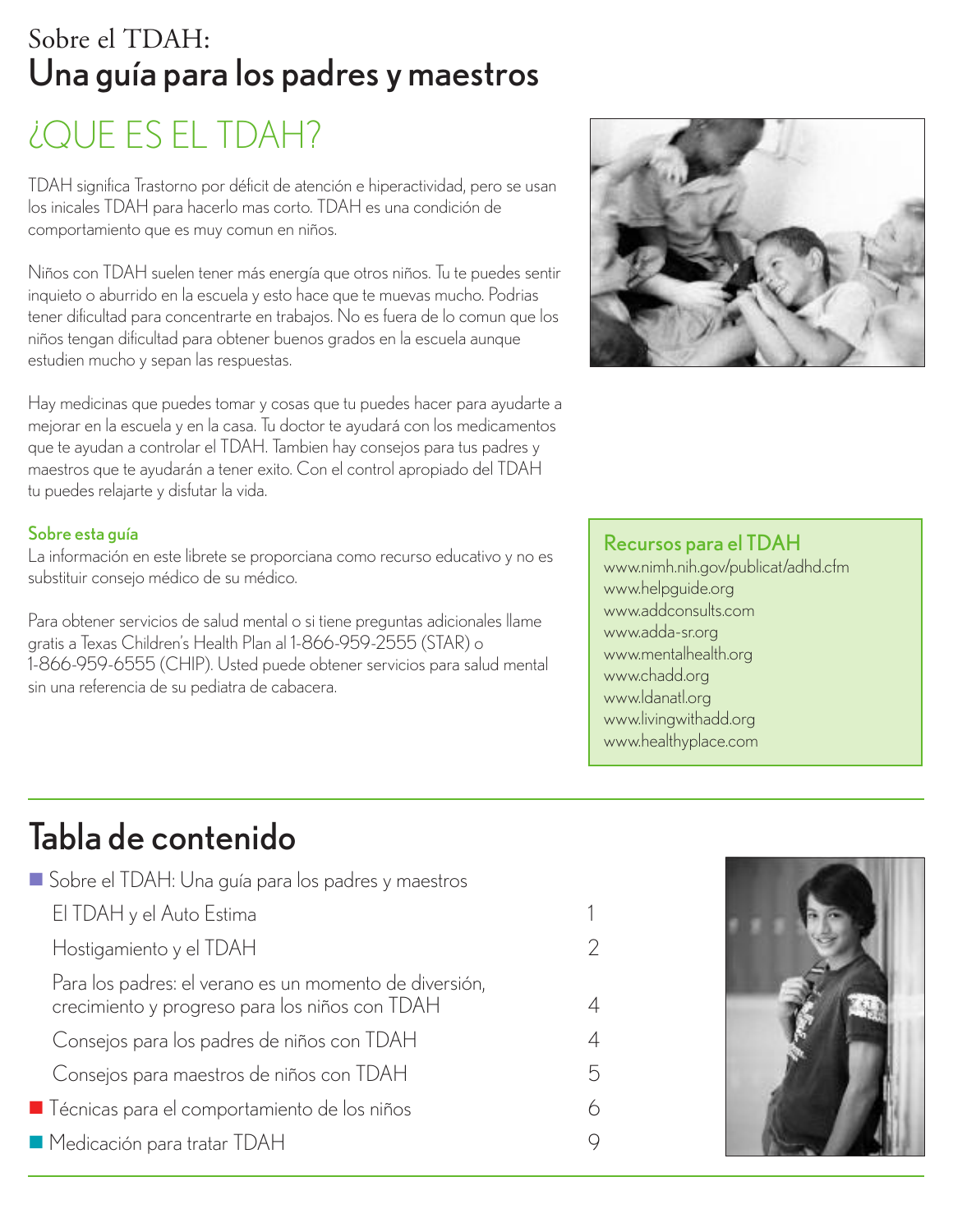## EL TDAH Y EL AUTO ESTIMA

El auto estima es cómo usted se siente acerca de usted mismo. El auto estima es cómo nosotros nos vemos, cual es nuestro valor, y cuanto valemos. El auto estima se forma por cómo pensamos, lo que esperamos de nosotros mismos, y cómo otras personas piensan y cómo se sienten acerca de nosotros. Tener un auto estima saludable nos da valor, orgullo y respeto.

#### Cómo afecta el TDAH el auto estima

Muchos niños con TDAH tienen un auto estima bajo porque ellos tienen problemas en la escuela y en la casa, o tienen problemas consiguiendo y manteniendo amigos. También, los niños con TDAH a menudo se sienten juzgados a causa de su conducta. Por experiencias como estas, los niños con TDAH suelen sentirse mal acerca de sí mismos.

#### Cómo edificar el auto estima de su niño(a)

- Halague y recompense a su niño(a). Haga que su niño(a) se sienta valioso. Todas las acciones buenas merecen ser elogiadas.
- Ame y confié en su niño. Ame a su niño totalmente e incondicionalmente. Muéstrele a su niño que usted lo ama no importa cual sea su comportamiento.
- Muéstrele que usted confía en él. Vivir de acuerdo a las expectativas de los padres es importante para la edificación de un auto estima saludable.
- Fije metas fácilmente alcanzables. La confianza del niño crecerá a medida que logre las metas.
- Involucre a su niño en deportes o pasatiempos. Estas son buenas maneras para que su niño encuentre nuevos amigos, edifique su auto estima y confianza en si mismo.
- Enfoque lo positivo. El refuerzo positivo edifica el auto estima haciendo que su niño se sienta exitoso.





Una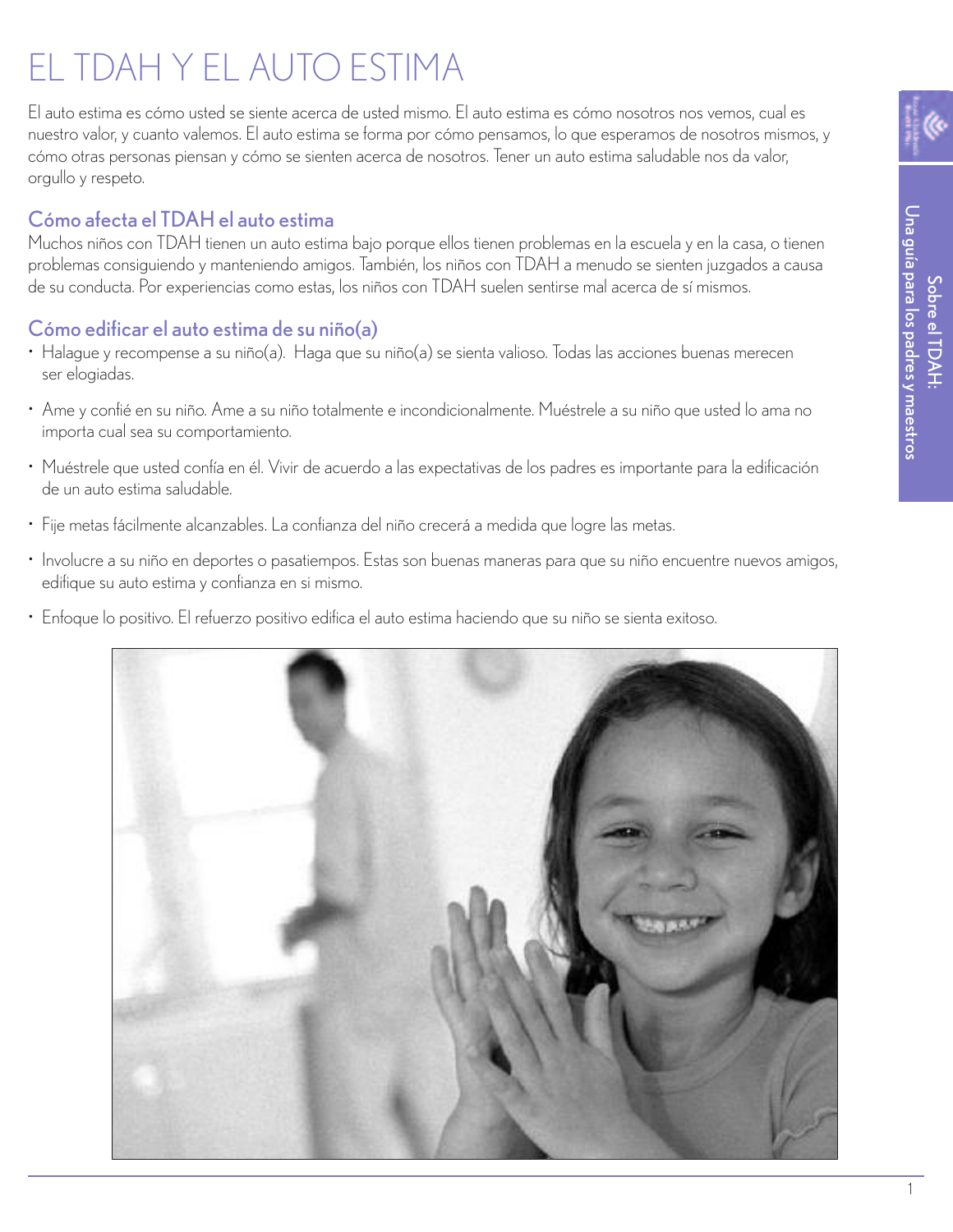## HOSTIGAMIENTO Y EL TDAH

Los niños con TDAH corren el riesgo más grande de ser hostigados. Muchos niños con TDAH actúan diferente a los otros niños que están a su alrededor, son físicamente activos, son impulsivos, o dan la impresión que están molestando a los demás.

Los niños con TDAH pueden tener dificultad para reconocer las señales comunes de la conducta social, pueden mal interpretar el comportamiento de otros niños o reaccionar con emociones exageradas hacia los otros niños. Ellos pueden ser aislados o tratados como intrusos.

#### Sabía usted:

- Más de 1 en 3 estudiantes de la escuela secundaria dicen que ellos no se sienten seguros en la escuela.
- El 27 por ciento de los estudiantes de la secundaria y el 31 por ciento de los estudiantes de la preparatoria dicen que es aceptable golpear o amenazar a alguien que los hace enojar.
- Más del 16 por ciento de los niños en los Estados Unidos dicen que ellos han sido hostigados durante el año escolar actual.
- El hostigamiento suele suceder entre el sexto y el octavo grado.
- No existe diferencia en el porcentaje del hostigamiento entre las escuelas urbanas a las rurales.

#### Las características de los hostigadores

Es importante que los maestros y los padres presten atención a las señales que indican que un niño puede ser un hostigador. Algunas de las características comunes de los hostigadores incluyen:

- La falta de compasion y preocupación por otros.
- Una necesidad grande de dominar y amenazar a otros.
- Temperamental o fácil de enojar.
- Burlarse de otros a manera de herir.
- Molesta a los que son más débiles.
- Intimida a otros por medio de amenazas o la reputación.
- Comete actos de agresión física (no en defensa propia).
- Desafiante, opuesto y agresivo hacia adultos.

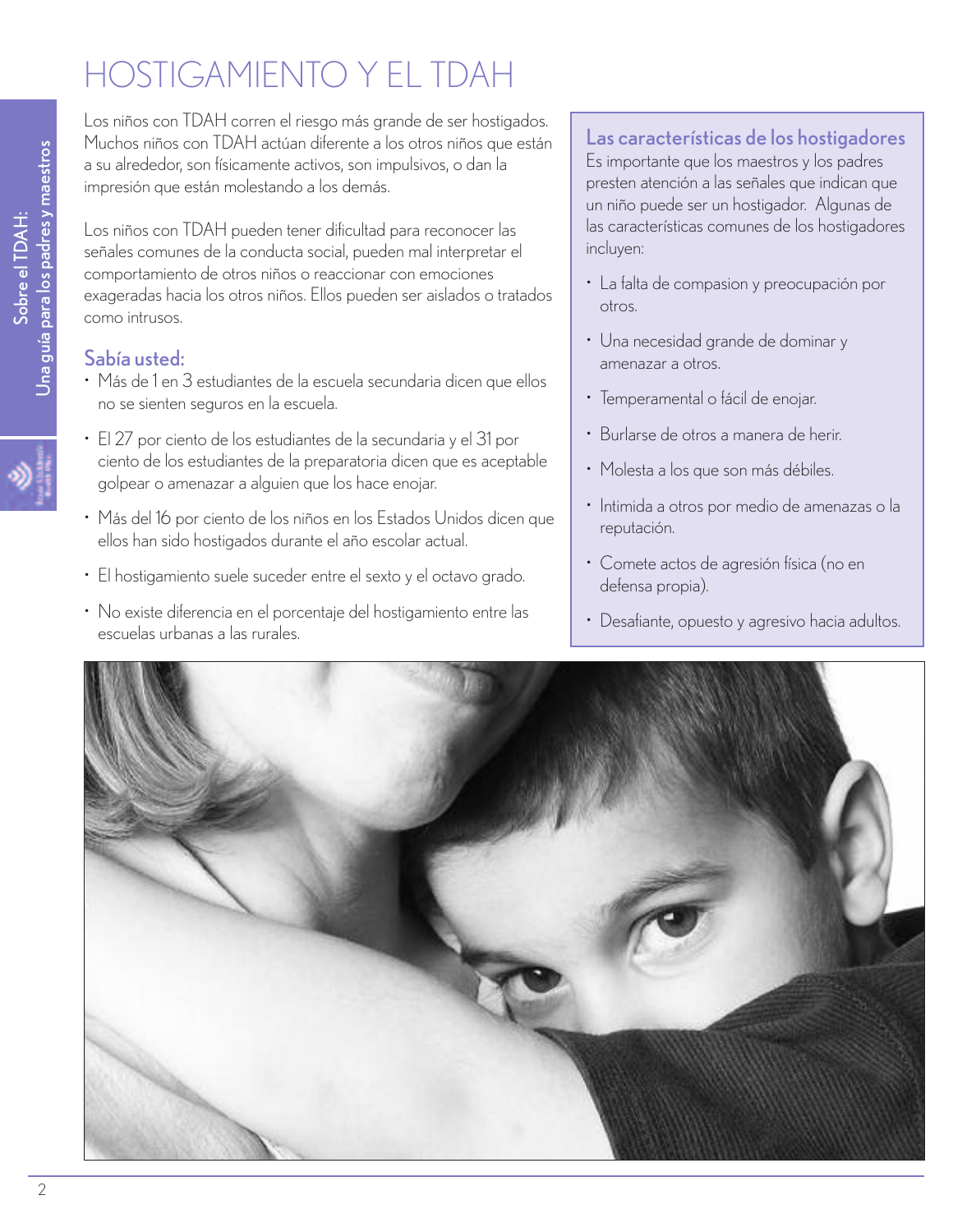#### Cómo ayudar

Victimas de hostigamiento necesitan aprender cómo obtener ayuda departe de los adultos. Ellos también pueden necesitar ayuda para mejorar sus habilidades sociales y para hacer amigos. Para ayudar a su niño a lidiar con un hostigador:

- Créanle a su hijo(a) (o amigos) cuando le digan que están siendo hostigados. Los niños están mas informados del hostigamiento que los maestros y/o adultos.
- Hable acerca del hostigamiento. Sea honesto(a) y abierto. Déjele saber que no es para avergonzarse y que hay ayuda disponible.
- Obtenga información detallada acerca de lo que esta pasando. Obtenga todos los detalles que pueda de su hijo(a) o sus amigo(a)s acerca del hostigamiento. Fíjese si puede investigar por que su hijo(a) esta siendo hostigado.
- No lo ignore. La sugerencia mas común de "solo ignorarlo" no funciona.
- Dígale a su hijo(a) que no se implique con el niño hostigador. Si el niño hostigador confronta a su hijo(a), el le debe decir al niño(a) hostigador que lo deje en paz y calmadamente alejarse.
- Anime a su hijo(a) a juntarse con amigo(a)s. Existe poder y seguridad en grupos.
- Enseñe a su hijo (a) como ser firme—no agresivo. El responder con agresión o con miedo le da mas confidencia al hostigador.
- Ayude a su hijo(a) a reconocer que el comportamiento del niño(a) hostigador, es debido a un problema de resentimiento y auto estima. Su hijo(a) no tiene la culpa.
- No deje que su hijo(a) tome las cosas personales o exagere emocionalmente. Estos es particularmente difícil para los niños con TDAH.
- Envuelva a la escuela. Trabaje con los maestros, el (la) director(a) y demás personal de la escuela para estar informados y parar el hostigamiento.
- Si hay alguna amenaza seria de violencia, vaya a la policía. Muchas escuelas tienen la regla de "Cero Tolerancia" con respecto al hostigamiento y pondrán cargos al causante de hostigamiento.
- Observe el comportamiento de su hijo(a) buscando señales de hostigamiento. Niños que son hostigados tienden a hostigar a otros niños.

#### Las características de niños hostigados

Para ayudar a los niños que son victimas de hostigadores, es importante que los padres reconozcan las señales indicativas de que su hijo(a) esta siendo hostigado:

- Habilidades sociales subdesarrolladas.
- La timidez o falta de afirmación.
- Pocos o ningún amigo.
- Nunca o casi nunca es invitado a fiestas o reuniones de otros niños.
- Pequeña estatura física.
- Pertenencias perdidas.
- Pierden el dinero o las cosas designadas para comprar con el dinero.
- Moretones o cortadas inexplicadas.
- Ropa rota, ensangrentada o sucia.
- Finge tener enfermedades para evitar los lugares donde los hostigadores están presentes.
- Tiene temor de ir a la escuela.
- Se sale de la escuela, clases o actividades.
- No come almuerzo.
- Tristeza o depresión.
- Pesadillas.
- Una baja en las calificaciones.
- Cargando armas.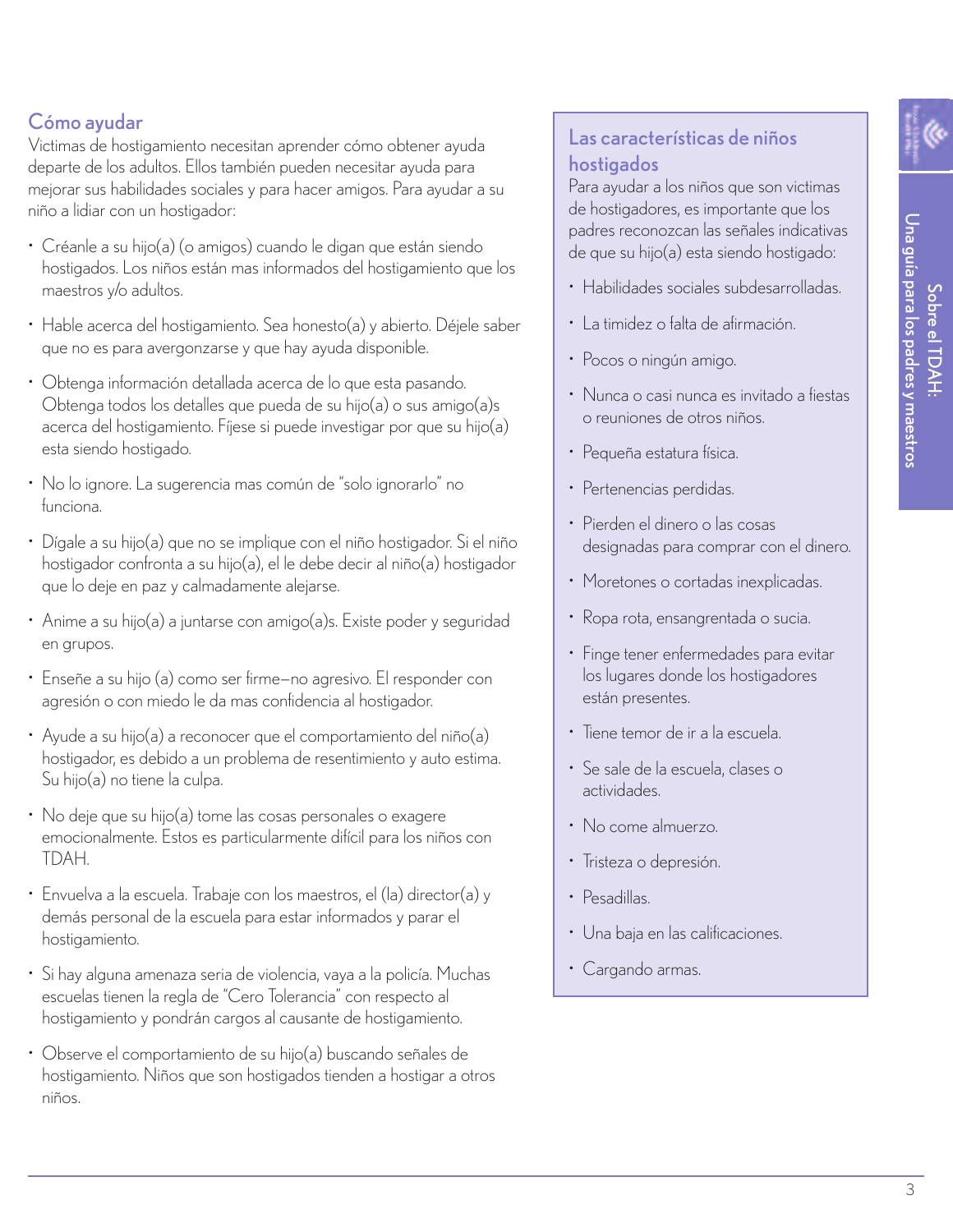### PARA LOS PADRES: el verano es un momento de diversión, crecimiento y progreso para los niños con TDAH

Durante el verano piense en que areas su hijo debe progresar antes de que inicie el próximo año escolar. ¿Su niño necesita llevarse mejor con los amigos? ¿Mejorar la confianza en sí mismo? ¿Aprender a controlar la ira? ¿Mejorar los modales en las conversaciones con otras personas y en el uso del lenguaje?

Aqui le ofrecemos algunas recomendaciones para ayudar a su hijo a progresar durante las vacaciones de verano:

- Haga un calendario para el verano. Incluya listas de tareas, actividades y metas. Use el calendario para fijar recompensas por mantener las conductas y por las mejoras en áreas seleccionadas para lograr una exitosa estrategia de verano.
- Converse sobre los cambios necesarios con su hijo y seleccione 1 o 2 áreas en las que concentrarán los esfuerzos.
- No olvide felicitarlo y premiarlo por las mejoras.
- Permita que su hijo participe en la elección de lo que hará este verano.
- Sea constante y aténgase al plan.
- Para mejorar el plan de su hijo, asegúrese de incluir vacaciones con la familia, días de campo, clases de natación, juegos de pelota, carnes asadas, o viajes al parque o al zoológico.
- Continúe fijando horarios para ir a dormir. Agréguelos también al calendario.
- Varíe las actividades de modo que los juegos de video o la televisión no sean el principal entretenimiento durante el verano.
- Planee tiempo para los amigos y para liberar energía al aire libre.
- Juegue, ríase y disfrute del verano con su hijo.

## ONSEJOS PARA LOS PADRES DE NIÑOS CON TDAH

#### En la escuela

Siga estos consejos para ayudar a su niño(a) a tener éxito en la escuela:

- Comuníquese con los maestros de su niño(a). Déjele saber a los maestros de su niño(a) que su niño(a) a sido diagnosticado con TDAH. Los niños con TDAH usualmente son muy inteligentes. Sin embargo, irregularidad en la escuela es común con TDAH. Eso quiere decir que usted puede ver resultados que varían ampliamente de semana a semana.
- Pida al maestro que mantenga la puerta del salón de clase cerrada y que deje a su hijo(a) sentarse al frente del salón. Esto ayudara a su hijo(a) a enfocarse en su trabajo escolar.
- Sugiera al maestro que elogie a su hijo(a) por un trabajo bien hecho. Un niño con TDAH prospera con elogios y trata.
- Pida ayuda para su niño(a) si la necesita. Muchas escuelas ofrecen programas de tutoria o asistencia con el aprendizaje para niños con TDAH.

#### En la casa

Siga estos consejos para mantener a su niño(a) enfocado en casa.

- Mantenga un tiempo y un lugar designado para la tarea. Mantenga esta área libre de distracciones. La televisión y la radio deben estar apagados cuando su niño(a) hace sus tareas.
- Mantenga a otros niños lejos de el niño(a) con TDAH mientras él o ella trabaja en sus tareas.
- Mantenga un conjunto extra de los libros de texto de su niño(a) en casa. De esta manera, usted siempre tendrá un libro a la mano para revisar con su niño(a).
- Establezca una rutina en la mañana que incluya un desayuno nutritivo. Un buen desayuno es importante para aprender, y una rutina diaria le ayuda al niño(a) a comenzar su día bien.
- Siempre halague y elogie a su niño(a). Los niños con TDAH necesitan ser reforzados positivamente y una guía para edificar su auto estima.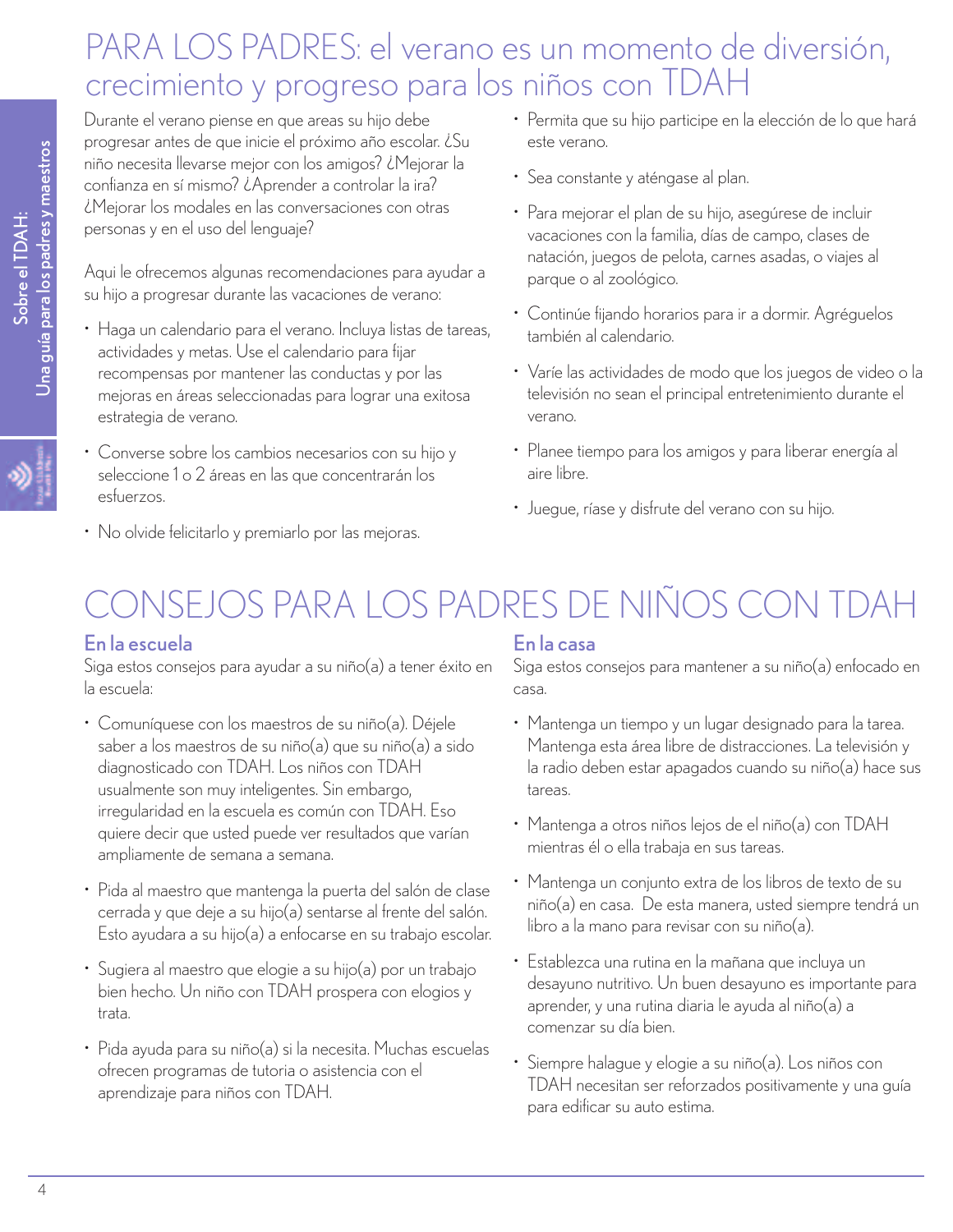## CONSEJOS PARA MAESTROS DE NIÑOS CON TDAH

#### Consulte a los expertos

- Los padres
- Maestros anteriores
- Especialistas
- Consejeros
- Psicólogos

#### Promueva un alto auto estima

- Ofrezca elogios.
- Sea amistoso.
- Respete las opiniones.
- De respuestas inmediatas.

#### Establezca el control

- Sea firme.
- Sea consistente.
- Siga las reglas definidas.
- Discipline inmediatamente.
- Ofrezca explicaciones.

#### Provea la organización.

- Listas de verificación
- Planificadores diarios

#### Promueva una comunicación

#### abierta con los padres

- Recompense el éxito
- Calcamonías
- Puntos
- Elogios verbales

#### Obtenga y enfoque la atención utilizando

- Grupos de trabajo
- Los colores
- Los retratos
- Instrucciones fáciles de seguir
- Mírelo(a) a los ojos
- Frases cortas
- 

#### Proporcione un ambiente sereno y con estructura

- Cierre la puerta del cuarto.
- Mantenga el ruido al mínimo
- Asigne un asiento al frente del cuarto para el niño con TDAH.
- Anime la cooperación y no la competencia.

#### ¡Mantenga un sentido del humor!

Planifique el horario de actividades para aprovechar al máximo los cambios en el nivel de la energía en los estudiantes

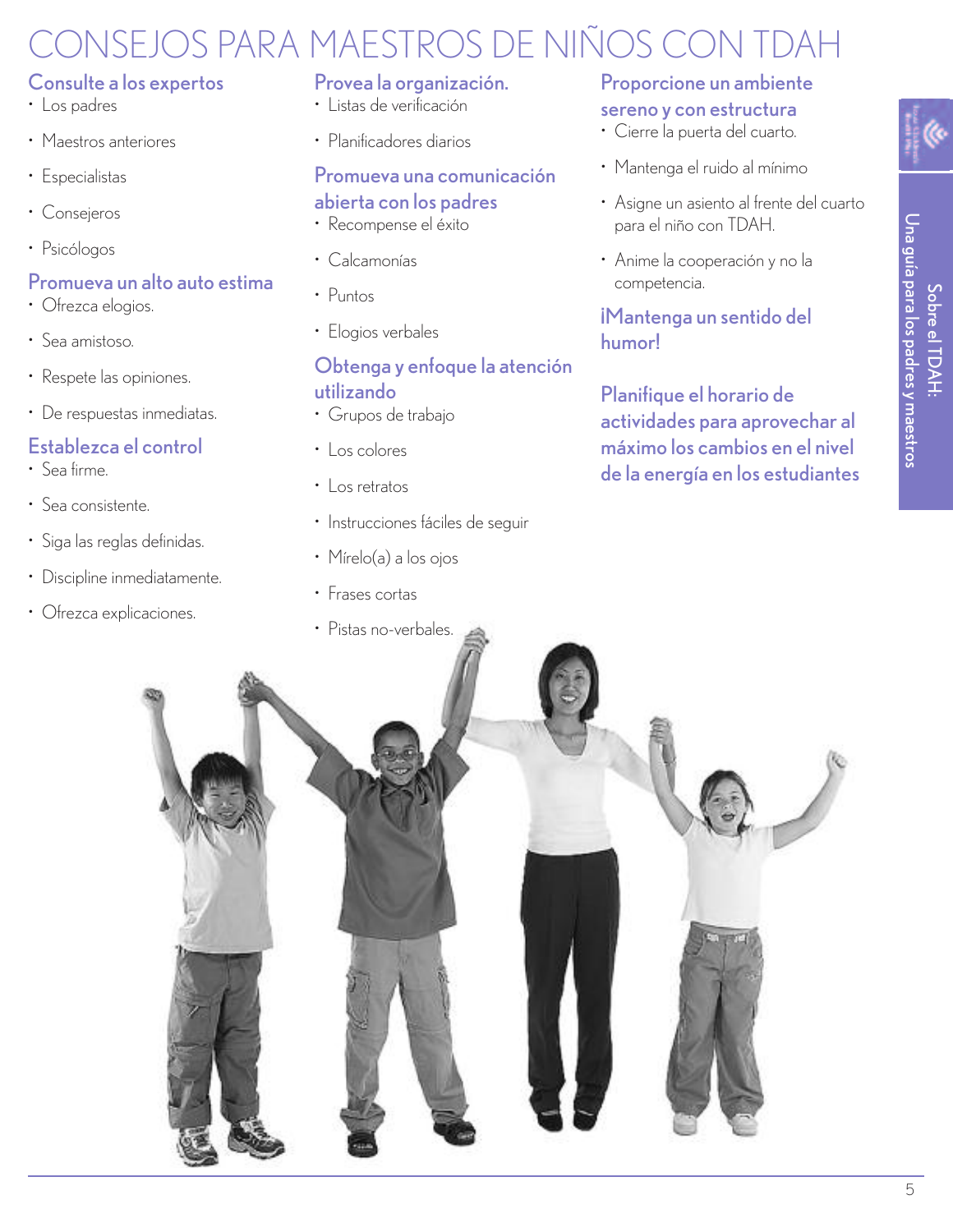### Sobre el TDAH: Técnicas para el comportamiento de los niños

Las técnicas para controlar el comportamiento son una parte importante del cuidado de su hijo. Los médicos dicen que la manera más útil de ayudar al niño es combinar la con el control del comportamiento. Muchas de estas técnicas son sencillas y sólo requieren aprendizaje.

Las dos técnicas básicas para el tratamiento son:

- Capacitación para los padres.
- Técnicas de modificación del comportamiento en la escuela e intervención académica.

#### Técnicas para niños en edad preescolar

- Cree una rutina y normas estables, que pueden incluir:
	- Recordatorios visuales: hacer un dibujo del día.
	- Hablar sobre los comportamientos: "No puedes llevar un tambor al consultorio del médico".
	- Establecer horarios: "Vamos a la tienda en 10 minutos". También puede usar un cronómetro mientras se baña, juega o realiza otras actividades.
- Elogie al niño y ofrézcale comentarios positivos. NO use la comida.
- Trate de dedicarle media hora por día.
- Ejemplos de comentarios positivos: "Hiciste un excelente trabajo." o "Te fue muy bien en la escuela hoy".
- Puede ser útil usar un tablero para ir colocando estrellas doradas a diario.
- Dígale a su hijo cuando una rutina está por cambiar, por ejemplo, las vacaciones, al finalizar el año escolar o un divorcio.

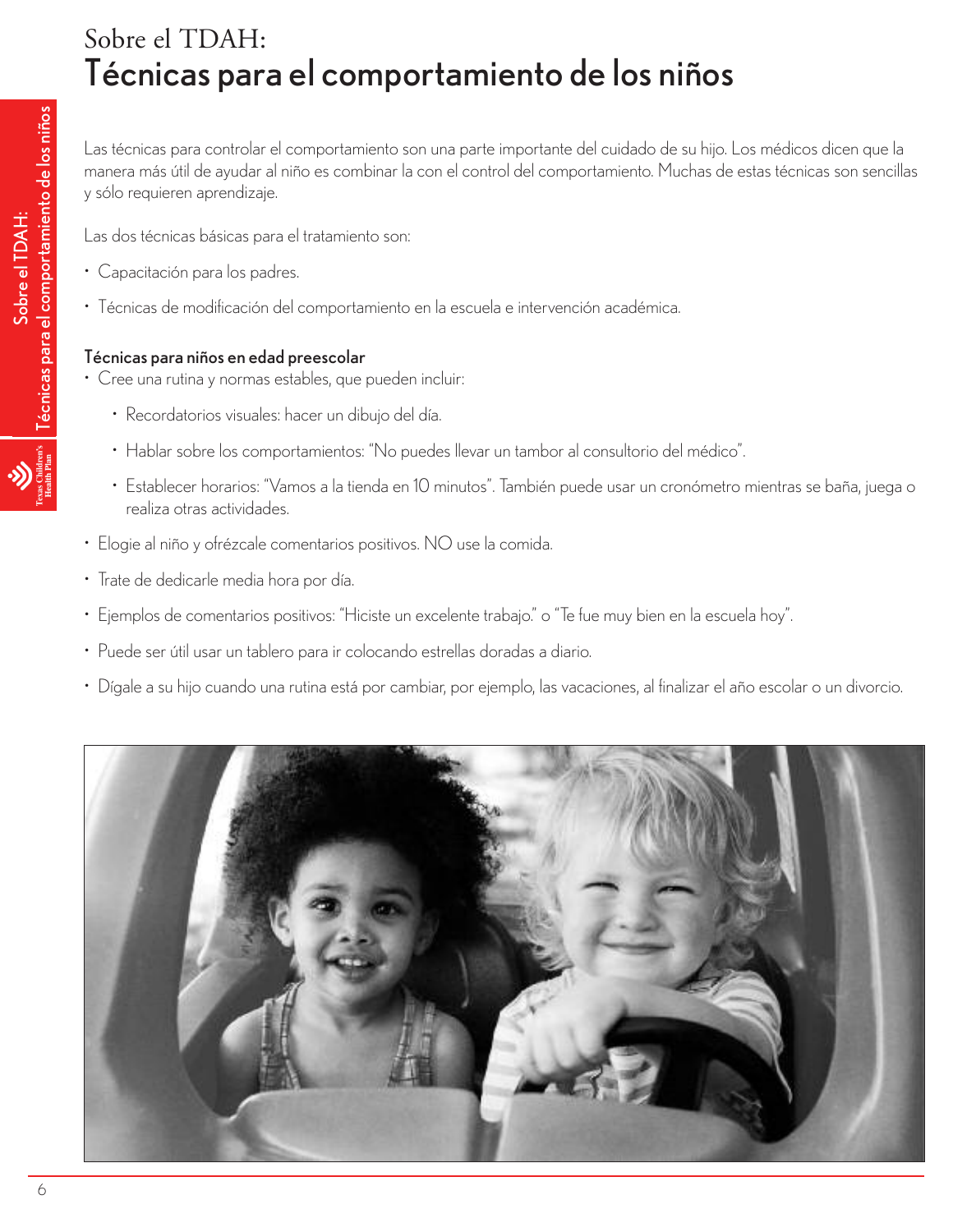#### Técnicas para niños en edad escolar hasta 8º grado

- Asegúrese de que todos sigan las mismas pautas.
- Capte la atención del niño antes de hablarle.
- Déle instrucciones claras a su hijo y explíquele las razones por las que las tareas son importantes. Si el trabajo es prolongado, divídalo en pasos para que el niño pueda completar cada uno correctamente.
- Continúe con el sistema de recompensas.

#### Técnicas para adolescentes

- Es importante que, a medida que el adolescente va madurando, éste participe en el proceso de establecer expectativas, recompensas y consecuencias. Esto ayudará a mejorar la autoestima del adolescente y a darse cuenta de que puede controlar su propio comportamiento y generar resultados positivos.
- Ayude a su hijo a reflexionar sobre sus actos y los posibles resultados. Por ejemplo, qué pasa si regresa a la casa después de las 8 p.m.
- Responda las preguntas que su hijo adolescente pueda tener sobre maduración física y sexual.

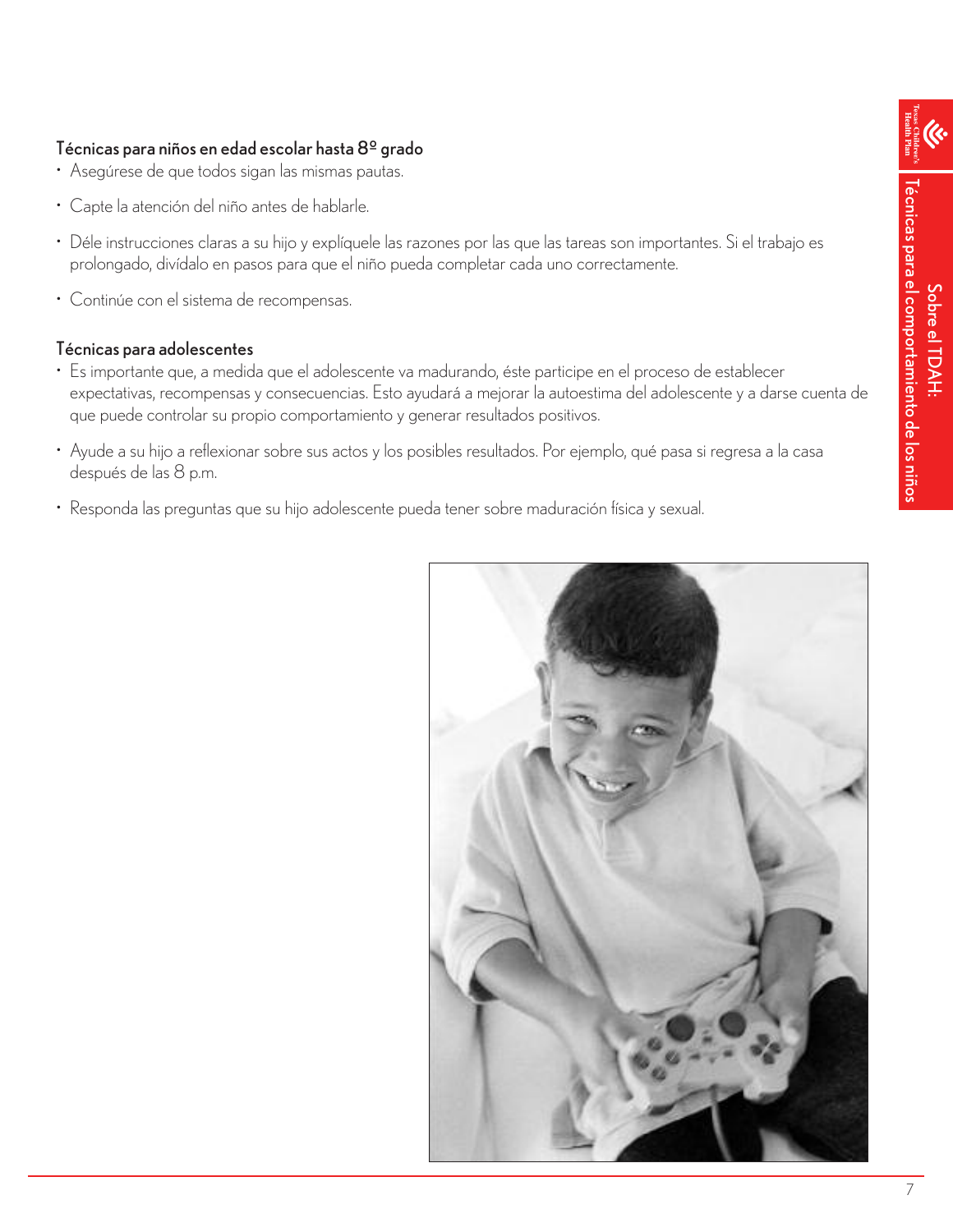#### Técnicas para niños de todas las edades

- Comuníquese frecuentemente con el maestro del niño.
- Mantenga la uniformidad en su propia conducta y sea justo. Siempre es bueno tener padres previsibles y razonables.
- Continúe siendo un buen modelo de conducta. Esto contribuirá al comportamiento de su hijo con otros niños y adultos.
- Si se siente estresado, consulte con un médico. Es absolutamente natural que usted tenga necesidades y preguntas durante este proceso, de modo que pida ayuda cuando sea necesario.
- En el caso de preadolescentes y adolescentes, la apariencia y la disciplina son temas importantes. Establezca un procedimiento para lo que ocurrirá si su hijo se porta mal delante de otras personas.

#### Haga un seguimiento de la evolución

- Es importante que su hijo tenga citas regulares con su médico.
- Pregúntele al médico de su hijo si desea hacerle completar escalas de evaluación para padres o docentes antes de la cita. Además, hable con el maestro de su hijo.
- Los grupos de ayuda pueden resultarle útiles. Algunos son:
	- Attention Deficit Disorders Association-Southern Region (ADDA-SR) Chapter 281-897-9226
	- Children and Adults With Attention Deficit/Hyperactivity Disorder (CHADD) 281-265-7445
	- Autism Society of America Greater Houston Chapter 713-513-7575

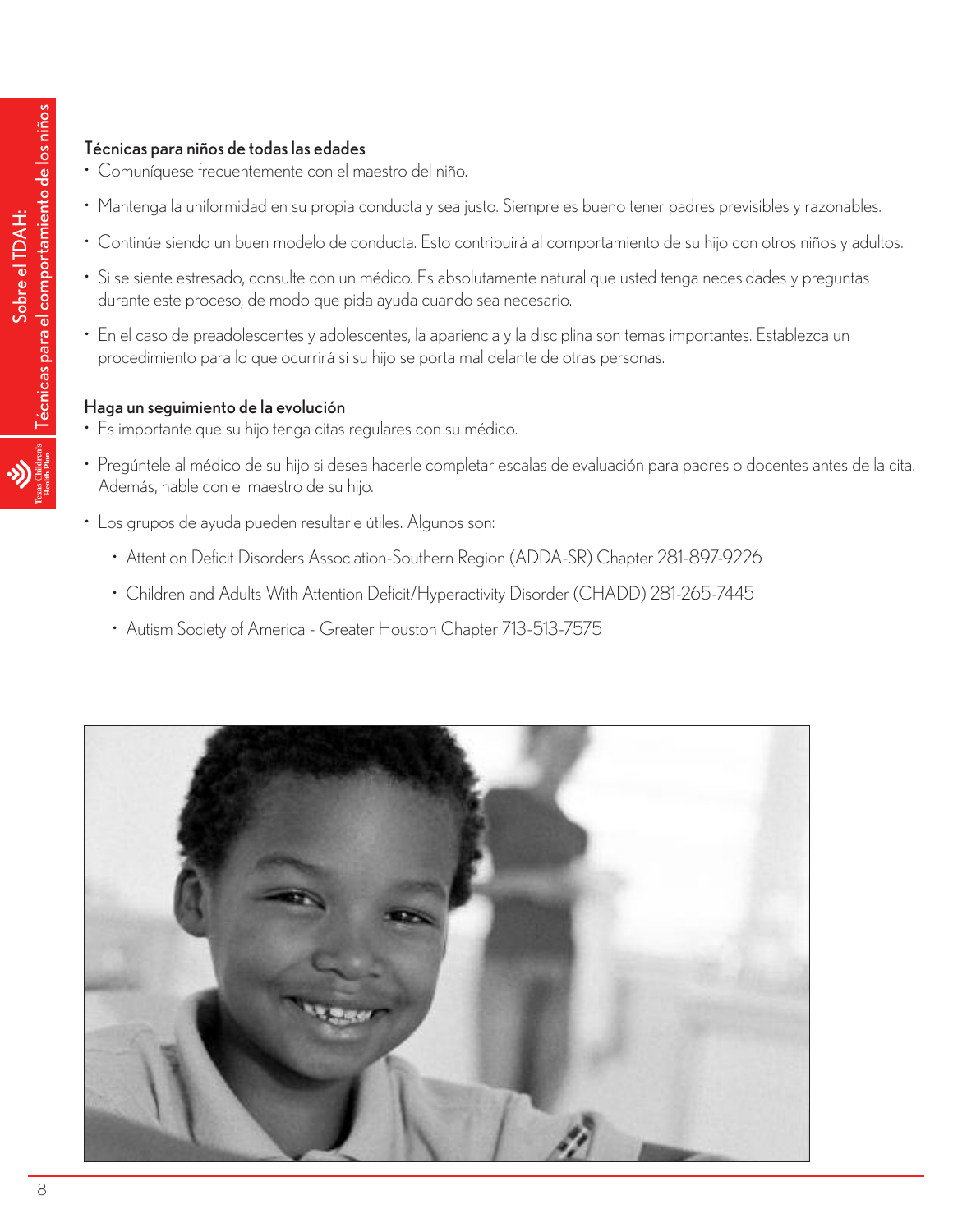### Sobre el TDAH: Medicación para tratar TDAH

El siguiente suplemento tiene fines educativos únicamente. Consulte con el médico en caso de tener preguntas.

Si su hijo padece este trastorno, existen muchas maneras de ayudarlo, entre otras, medicamentos, tratamiento para el comportamiento y asistencia comunitaria. Los estudios indican que sólo los medicamentos o éstos en combinación con el tratamiento del comportamiento funcionan mejor. Consulte al médico cuál es la mejor opción para su hijo.

Por lo general, el médico controlará la evolución de su hijo con hojas de evaluación que completarán usted y el maestro del niño.

#### Medicamentos usados para tratar TDAH

Existen muchos tipos de medicamentos que se pueden usar para controlar los síntomas de este trastorno. Los síntomas son:

- Falta de atención (no escuchar)
- Incapacidad de quedarse quieto
- Comportamiento impulsivo y agresivo

Los medicamentos pueden ser:

- De acción rápida
- De acción intermedia
- De acción prolongada

Dependiendo de las necesidades de su hijo, el médico tiene varias opciones sobre la forma en que se pueden administrar los medicamentos:

- Comprimidos
- Comprimidos que se pueden añadir a la comida
- Medicamentos líquidos
- Parche en la piel

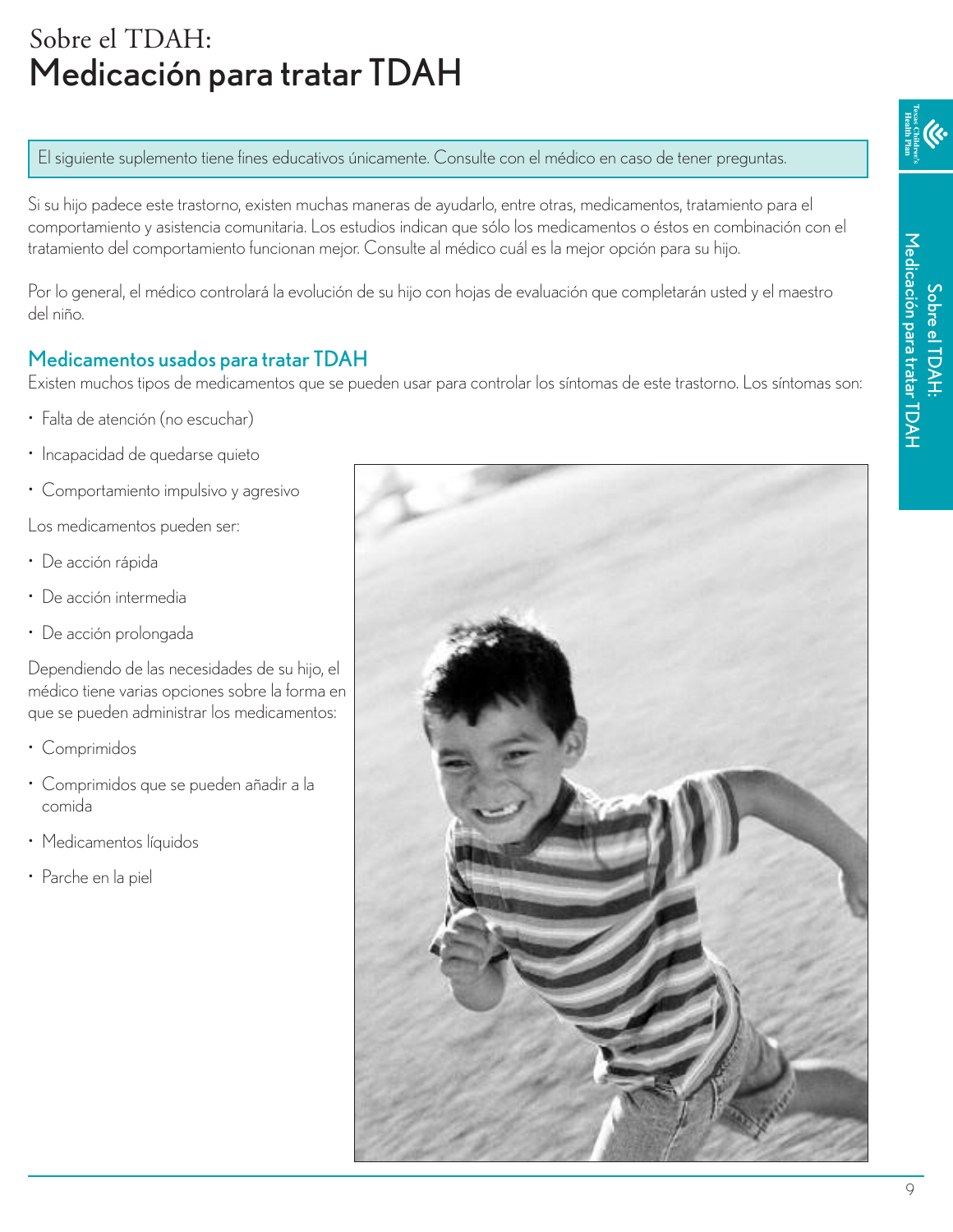Es posible que al médico le tome un tiempo encontrar el mejor medicamento, dosis y periodicidad para el niño o adolescente con este trastorno. Existen tres clases principales de medicamentos usados para tratar el trastorno:

#### Medicamentos estimulantes

Son los que se han usado por mucho más tiempo y son eficaces entre el 70 y el 80 por ciento de las veces. Los fármacos estimulantes para tratar el trastorno por déficit de atención e hiperactividad incluyen:

| Medicamento                                                    | Nombre comercial                     | Comentarios especiales                                                                                                                   |
|----------------------------------------------------------------|--------------------------------------|------------------------------------------------------------------------------------------------------------------------------------------|
| Metilfenidato de liberación inmediata<br>$(\mathsf{IR})$       | Ritalin, Methylin                    | El metilfenidato está disponible como<br>un concentrado oral y en comprimidos<br>masticables.                                            |
| Metilfenidato de liberación lenta (SR)                         | Ritalin LA, Metadate CD              | Metadate se puede espolvorear en<br>alimentos blandos. No cortar, picar ni<br>masticar.                                                  |
| Metilfenidato de liberación prolongada<br>(ER)                 | Ritalin SR, Methylin ER, Metadate ER | No cortar, picar ni masticar.                                                                                                            |
| Metilfenidato, comprimidos con sistema<br>de liberación OROS   | Concerta                             | No cortar, picar ni masticar.                                                                                                            |
| Metilfenidato, parche transdérmico                             | Daytrana                             | Daytrana es un parche que se coloca<br>en la cadera del niño una vez al día.                                                             |
| Dexmetilfenidato de liberación<br>inmediata (IR)               | Focalin                              | No cortar, picar ni masticar.                                                                                                            |
| Dexmetilfenidato de liberación<br>prolongada                   | Focalin-XR                           | Focalin-XR se puede espolvorear en<br>alimentos blandos. No cortar, picar ni<br>masticar.                                                |
| Dextroanfetamina                                               | Dexedrine, Dextrostat, LiquADD       | LiquADD está disponible como<br>concentrado.                                                                                             |
| Dextroanfetamina, comprimidos<br>Spansule                      | Dexedrine CR                         | Dexedrine CR se puede espolvorear en<br>alimentos blandos.                                                                               |
| Mezcla de sales de anfetamina de<br>liberación inmediata (IR)  | Adderall                             | No cortar, picar ni masticar.                                                                                                            |
| Mezcla de sales de anfetamina de<br>liberación prolongada (XR) | Adderall-XR                          | Los comprimidos Spansule se pueden<br>espolvorear en alimentos blandos. No<br>cortar, picar ni masticar.                                 |
| Lisdexanfetamina                                               | Vyvanse                              | ragar el comprimido entero,<br>espolvorear en alimentos blandos o<br>disolver el contenido en un vaso de<br>agua y beber inmediatamente. |

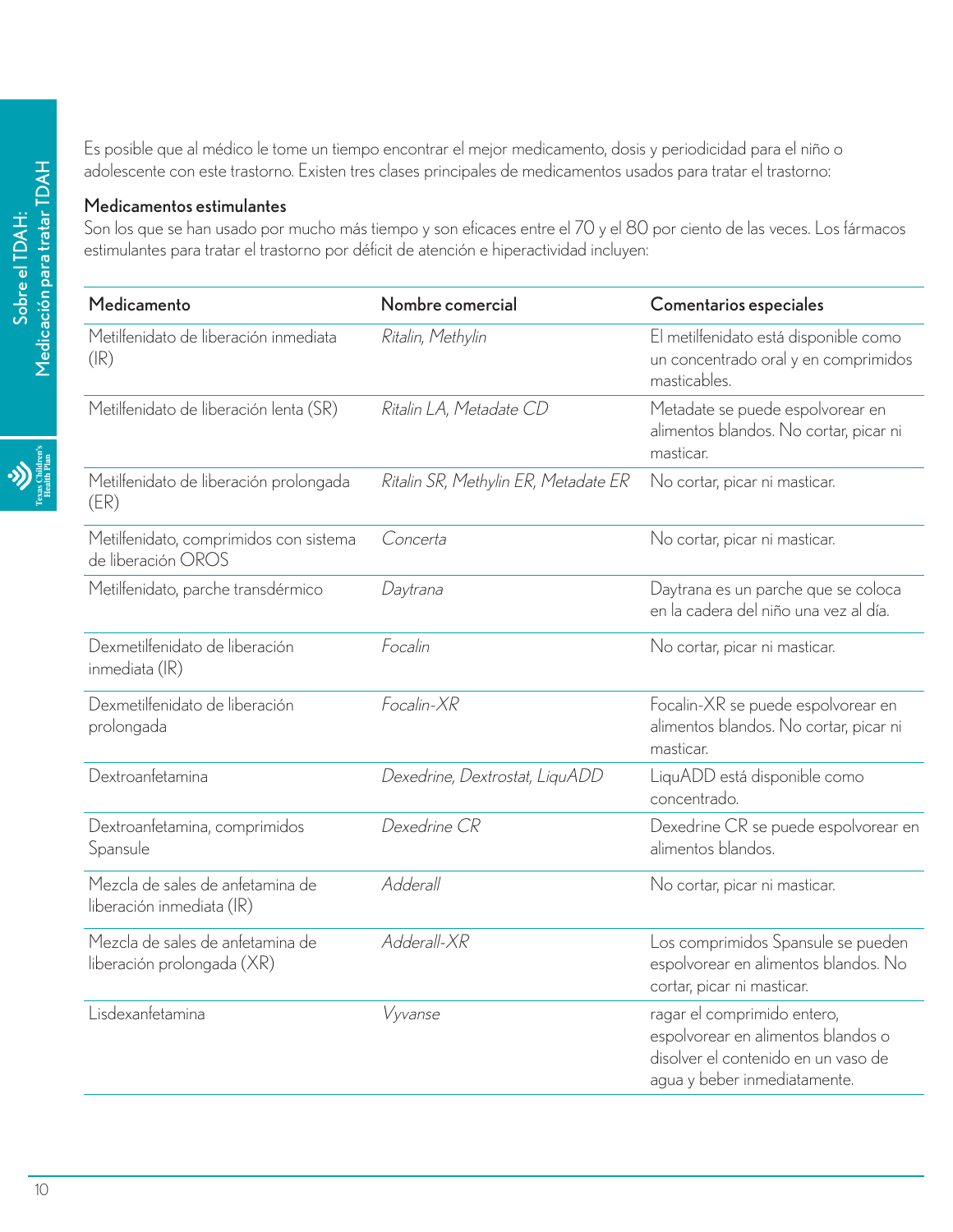#### Medicamentos no estimulantes

Strattera es un fármaco no estimulante aprobado por el gobierno para tratar los síntomas del trastorno por déficit de atención e hiperactividad. Está indicado para adultos, niños y adolescentes.

#### Otros medicamentos

Cuando un estimulante o Strattera no son eficaces o provocan efectos secundarios, existen otros medicamentos para tratar este trastorno, por ejemplo, antidepresivos y medicamentos como Catapres (clonidina) o Tenex (clorhidrato de guanfacina).

#### ¿Cuáles son los efectos secundarios de estos medicamentos?

El médico también le preguntará si observa algún efecto secundario de los medicamentos. Si el niño tiene algún efecto secundario, hable con el médico. Los efectos secundarios suelen aparecer al principio y por lo general son leves y duran poco tiempo. Dígale al médico si el niño está tomando otros medicamentos.

En la mayoría de los casos, los efectos secundarios desaparecen al:

- Cambiar la dosis del medicamento.
- Ajustar el horario en que se toma.
- Usar otro medicamento.
- Consulte primero con el médico del niño antes de poner en práctica cualquiera de estas sugerencias.